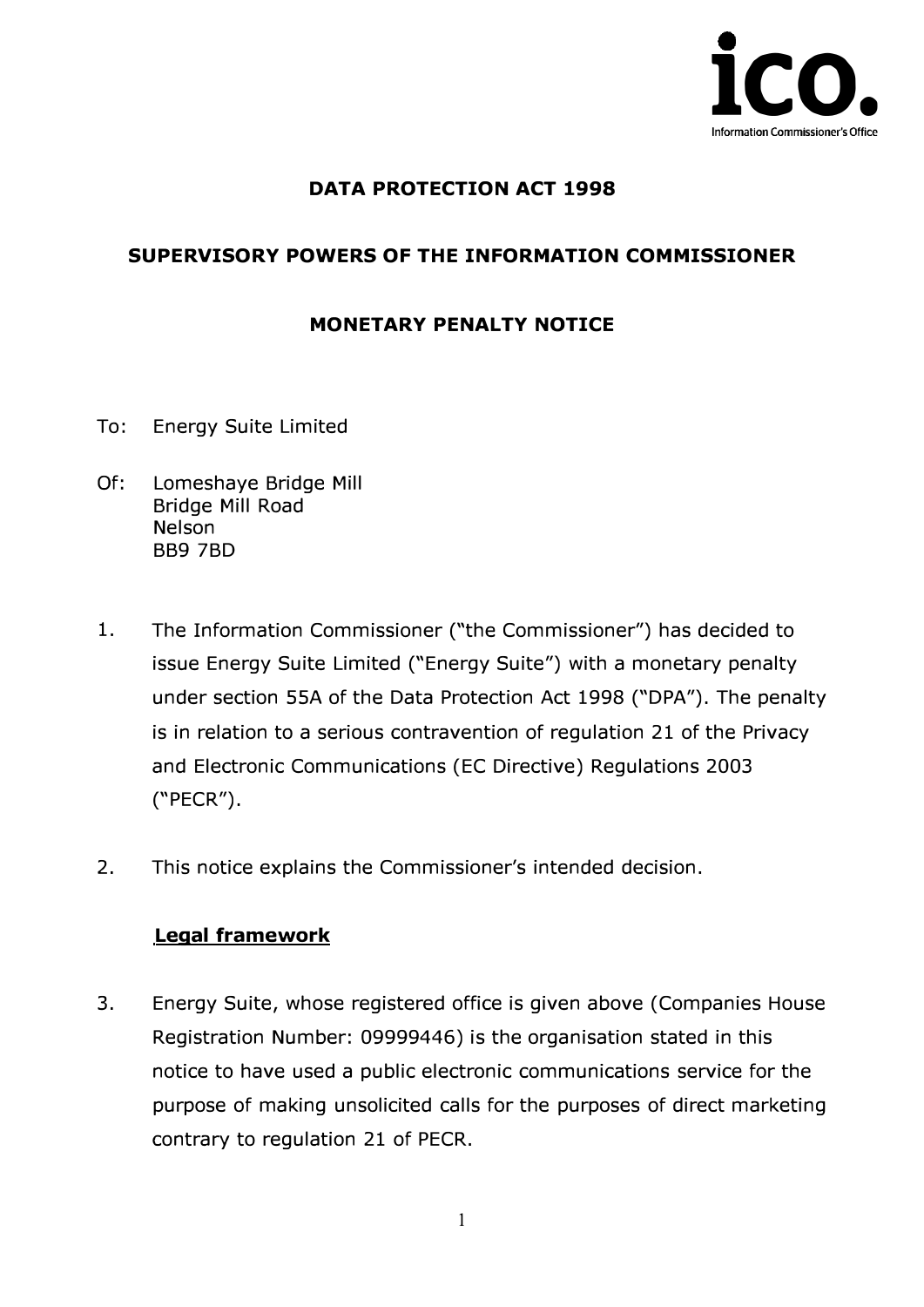

- **4. Regulation 21 applies to the making of unsolicited calls for direct marketing purposes. It means that if a company wants to make calls promoting a product or service to an individual who has a telephone number which is registered with the Telephone Preference Service Ltd ("TPS"), then that individual must have notified the company that they do not object to its calls.**
- **5. Regulation 21 paragraph (1) of PECR provides that:**

*"(1) A person shall neither use, nor instigate the use of, a public electronic communications service for the purposes of making unsolicited calls for direct marketing purposes where-*

- *(a) the called line is that of a subscriber who has previously*  notified the caller that such calls should not for the time being *be made on that line; or*
- *(b) the number allocated to a subscriber in respect of the called line is one listed in the register kept under regulation* **26. "**
- **6. Regulation 21 paragraphs (2), (3), (4) and (5) provide that:** 
	- *"(2) A subscriber shall not permit his line to be used in contravention of paragraph (1).*
	- *(3) A person shall not be held to have contravened paragraph (1)(b) where the number allocated to the called line has been listed on the register for less than 28 days preceding that on which the call is made.*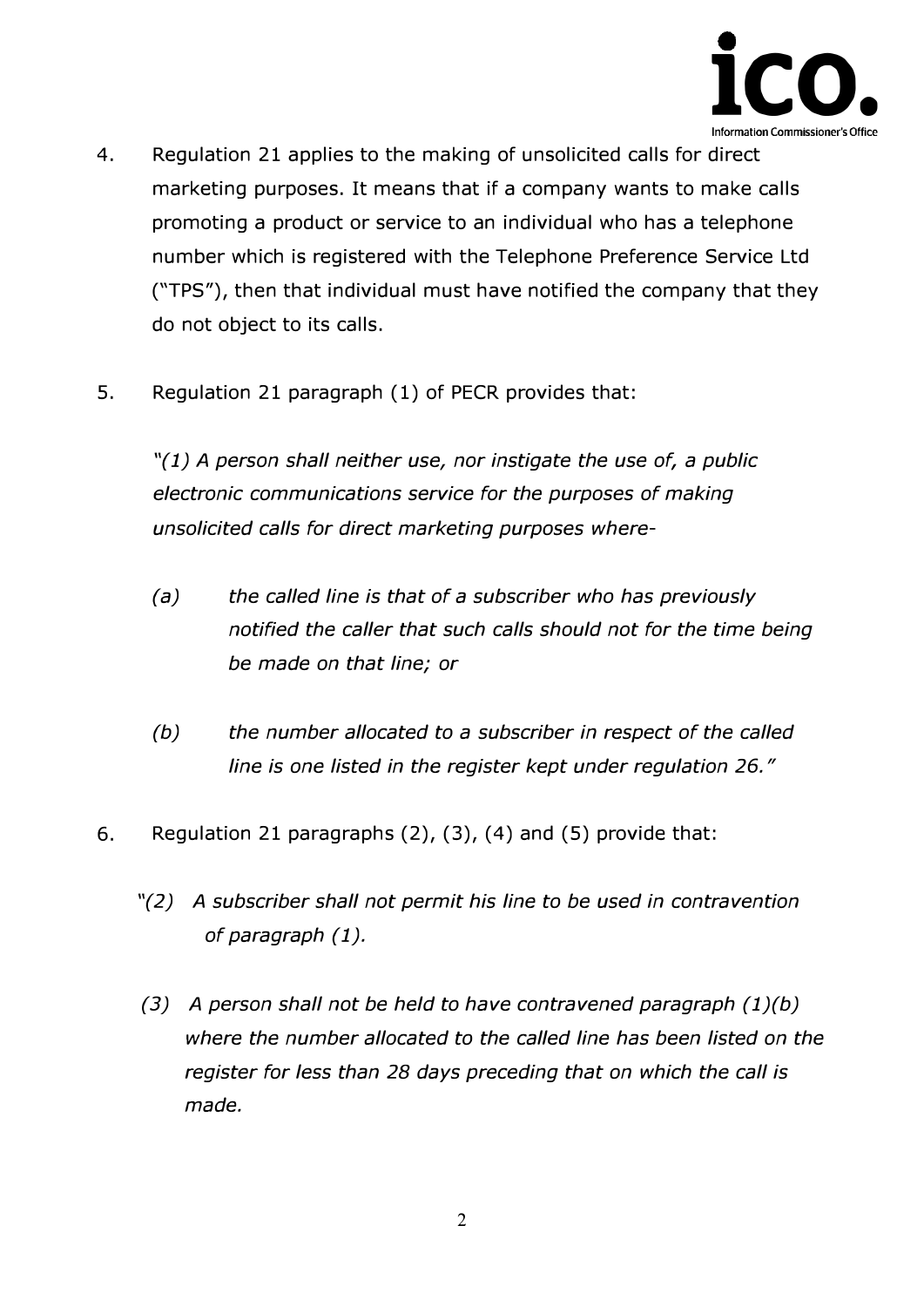

- *(4) Where a subscriber who has caused a number allocated to a line of his to be listed in the register kept under regulation* 26 *has notified a caller that he does not, for the time being, object to such calls being made on that line by that caller, such calls may be made by that caller on that line, notwithstanding that the number allocated to that line is listed in the said register.*
- *(5) Where a subscriber has given a caller notification pursuant to paragraph ( 4) in relation to a line of his-*

*(a) the subscriber shall be free to withdraw that notification at any time, and (b) where such notification is withdrawn, the caller shall not make such calls on that line. "* 

- **7. Under regulation 26 of PECR, the Commissioner is required to maintain a register of numbers allocated to subscribers who have notified them that they do not wish, for the time being, to receive unsolicited calls for direct marketing purposes on those lines. The TPS is a limited company which operates the register on the Commissioner's behalf. Businesses who wish to carry out direct marketing by telephone can subscribe to the TPS for a fee and receive from them monthly a list of numbers on that register.**
- **8. Section 122(5) of the Data Protection Act 2018 ("DPA18") defines direct marketing as** *"the communication (by whatever means) of advertising or marketing material which is directed to particular individuals".* **This definition also applies for the purposes of PECR (see regulation 2(2) PECR** & **Schedule 19 paragraphs 430** & **432(6) DPA18).**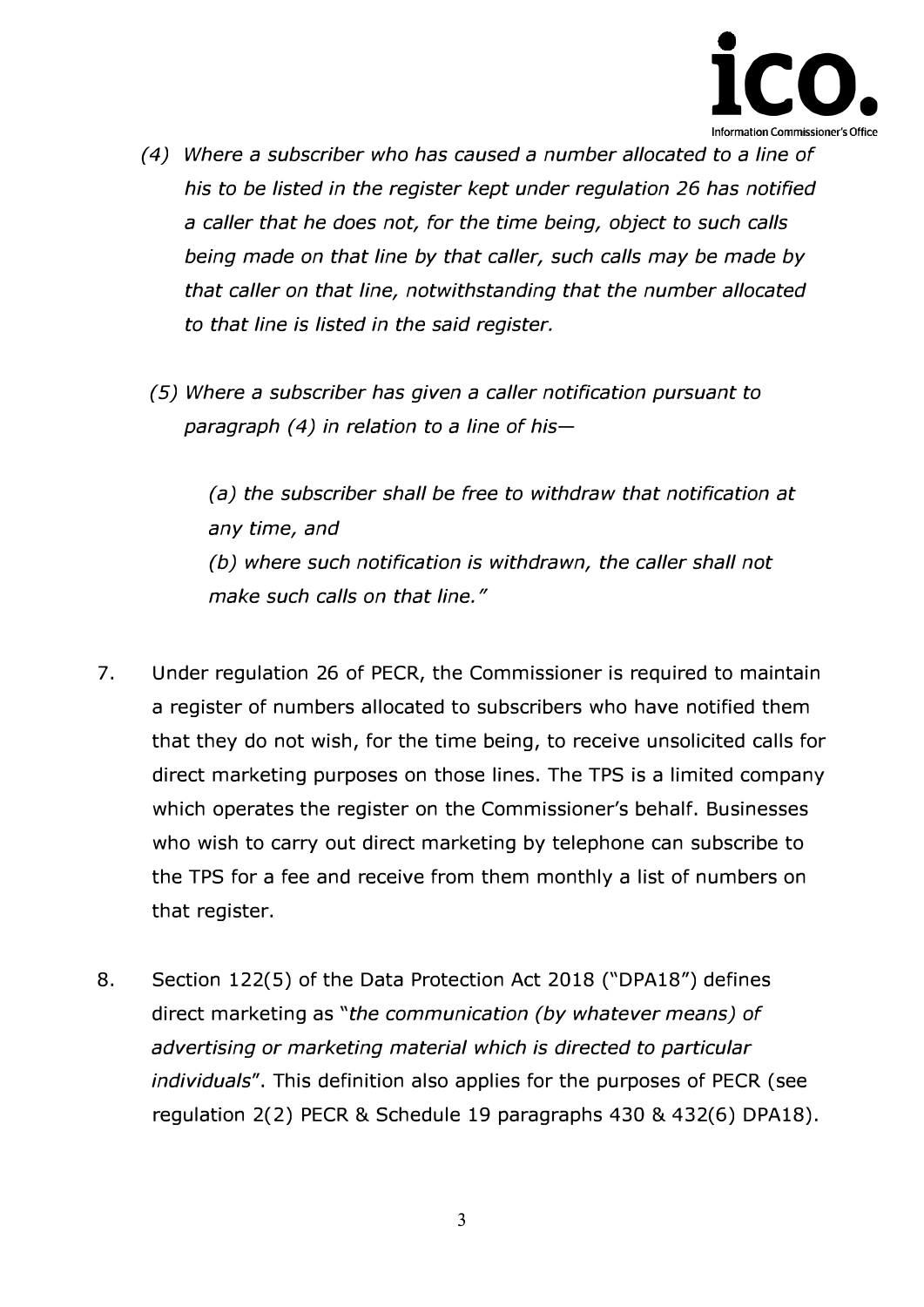

- **9. "Individual" is defined in regulation 2(1) of PECR as** *"a living individual and includes an unincorporated body of such individuals".*
- **10. A "subscriber" is defined in regulation 2(1) of PECR as** *"a person who is a party to a contract with a provider of public electronic communications services for the supply of such services".*
- **11. Section SSA of the DPA (as applied to PECR cases by Schedule 1 to PECR, as variously amended) states:** 
	- *"(1) The Commissioner may serve a person with a monetary penalty if the Commissioner is satisfied that* -
		- *(a) there has been a serious contravention of the requirements of the Privacy and Electronic Communications (EC Directive) Regulations 2003 by the person,*
		- *(b) subsection (2) or (3) applies.*
	- *(2) This subsection applies if the contravention was deliberate.*
	- *(3) This subsection applies if the person* 
		- *(a) knew or ought to have known that there was a risk that the contravention would occur, but*
		- *(b) failed to take reasonable steps to prevent the contravention. "*
- **12. The Commissioner has issued statutory guidance under section SSC (1) of the DPA about the issuing of monetary penalties that has been published on the ICO's website. The Data Protection (Monetary Penalties) (Maximum Penalty and Notices) Regulations 2010 prescribe that the amount of any penalty determined by the Commissioner must not exceed fS00,000.**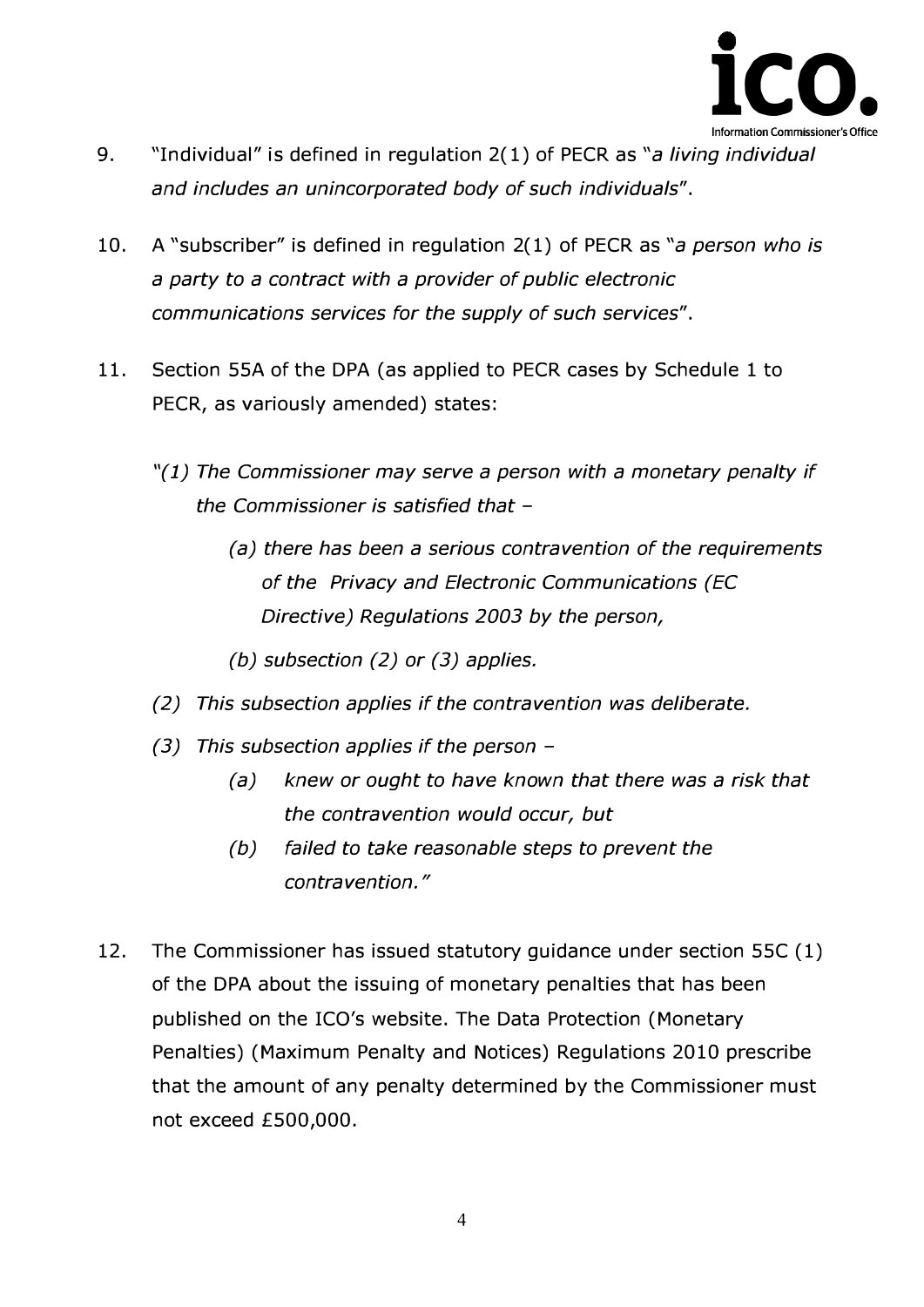

- **13. PECR were enacted to protect the individual's fundamental right to privacy in the electronic communications sector. PECR were subsequently amended and strengthened. The Commissioner will interpret PECR in a way which is consistent with the Regulations' overall aim of ensuring high levels of protection for individuals' privacy rights.**
- **14. The provisions of the DPA remain in force for the purposes of PECR notwithstanding the introduction of the DPA18: see paragraph 58(1) of Schedule 20 to the DPA18.**

#### **Background to the case**

#### *Complaints*

- **15. Energy Suite is a company that markets boiler, heating, insulation, glazing and other energy-saving grants to homes under governmentfunded schemes.**
- **16. Complaints data from the TPS in September 2020 indicated that a complaint had been made about calls made from Calling Line Identity ("CLI") 01282612211. A third-party information notice was sent to British Telecommunications PLC (BT) on 3 September 2020. BT responded on 20 October 2020, identifying Energy Suite as the person to whom the CLI was allocated.**
- **17. Further analysis identified that there had been three complaints in respect of Energy Suite, namely (i) three complaints to the TPS between 6 March and 20 July 2020 and (ii) one complaint to the Commissioner on 3 August 2020, by a complainant not registered for TPS. The complaints included the following comments:**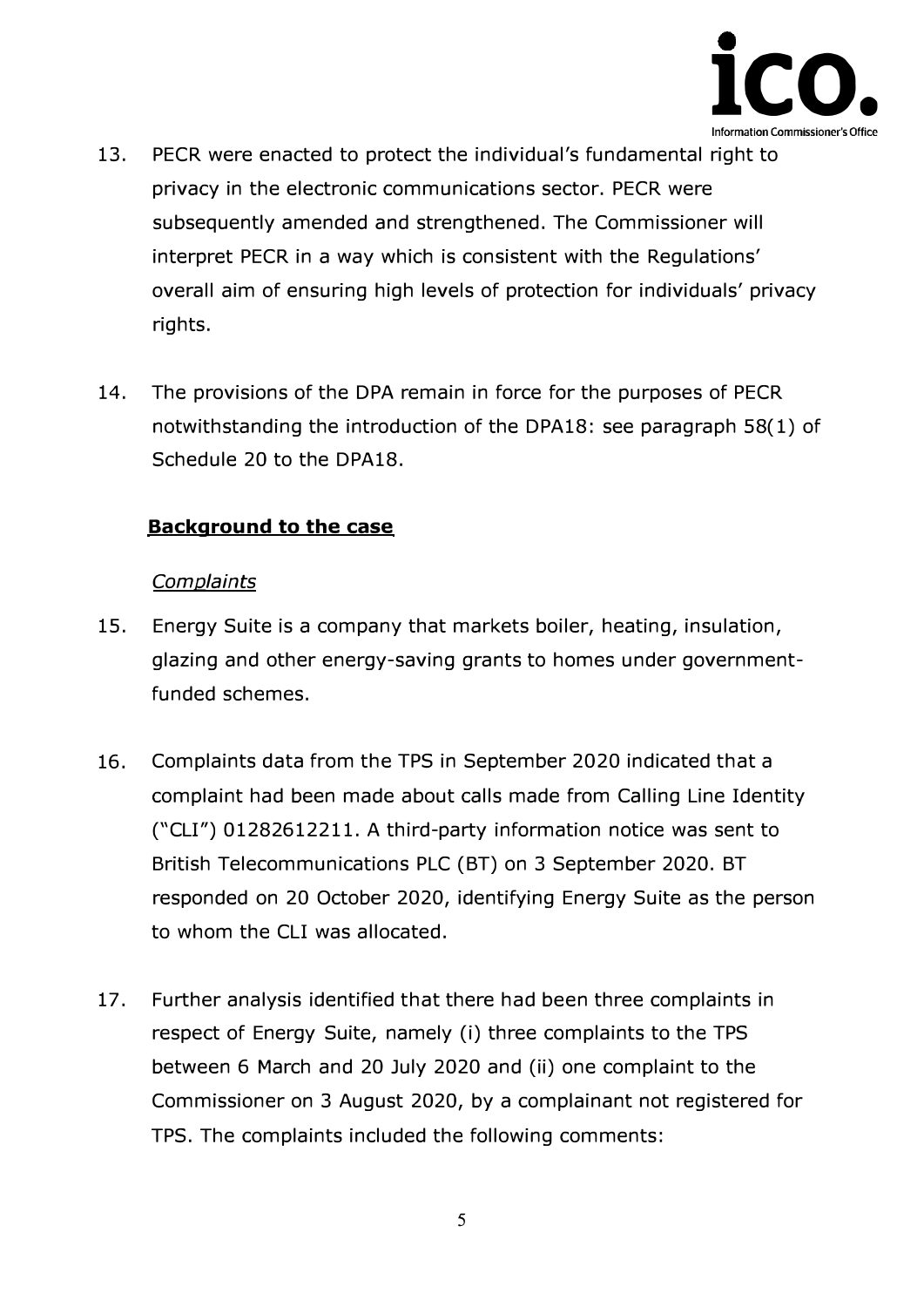

*"Cold call re eligibility for new boiler and underfloor heating ... gov scheme (you don't list energy saving in your list to the right of this box!)* . .. *men asking for my husband by name. Saying they were calling about the gov boiler scheme. Asked lots of questions about the house and any qualifying benefits. Said they check with the gov that the person i said gets benefits really does and then when that is confirmed they will send a letter and call back to make an appt to survey. Didn;t ask for any money or financial info. Sounded like a scam but not sure. however it was in total breach of TPS. Oh and all the info I gave them was untrue anyway!!" [sic][Complaint to TPS]* 

*"Calling as they were informed my boiler was in need of replacement and I could have a grant from the government. They kept asking whether my boiler was over* 7 *years old. I asked where they had got my personal information from (full name and telephone number), I was told from a 3rd party but they refused to disclose who as it was company policy to keep it secret. They ended the call and I called back to try and get more details they put me on hold and ended the call twice. I told the caller that I would be reporting this incident to the ico.* '7

- **18. Two further complaints to the TPS did not give details, save that the company that had called them was Energy Suite. Although the complaint from the consumer not registered for TPS does not in itself indicate a breach of regulation 21, it is included as it gives an example of the type and content of call in issue.**
- **19. It is possible that more complaints would have been received but for Energy Suite's practice of making a significant volume of calls via (as to which, see below).**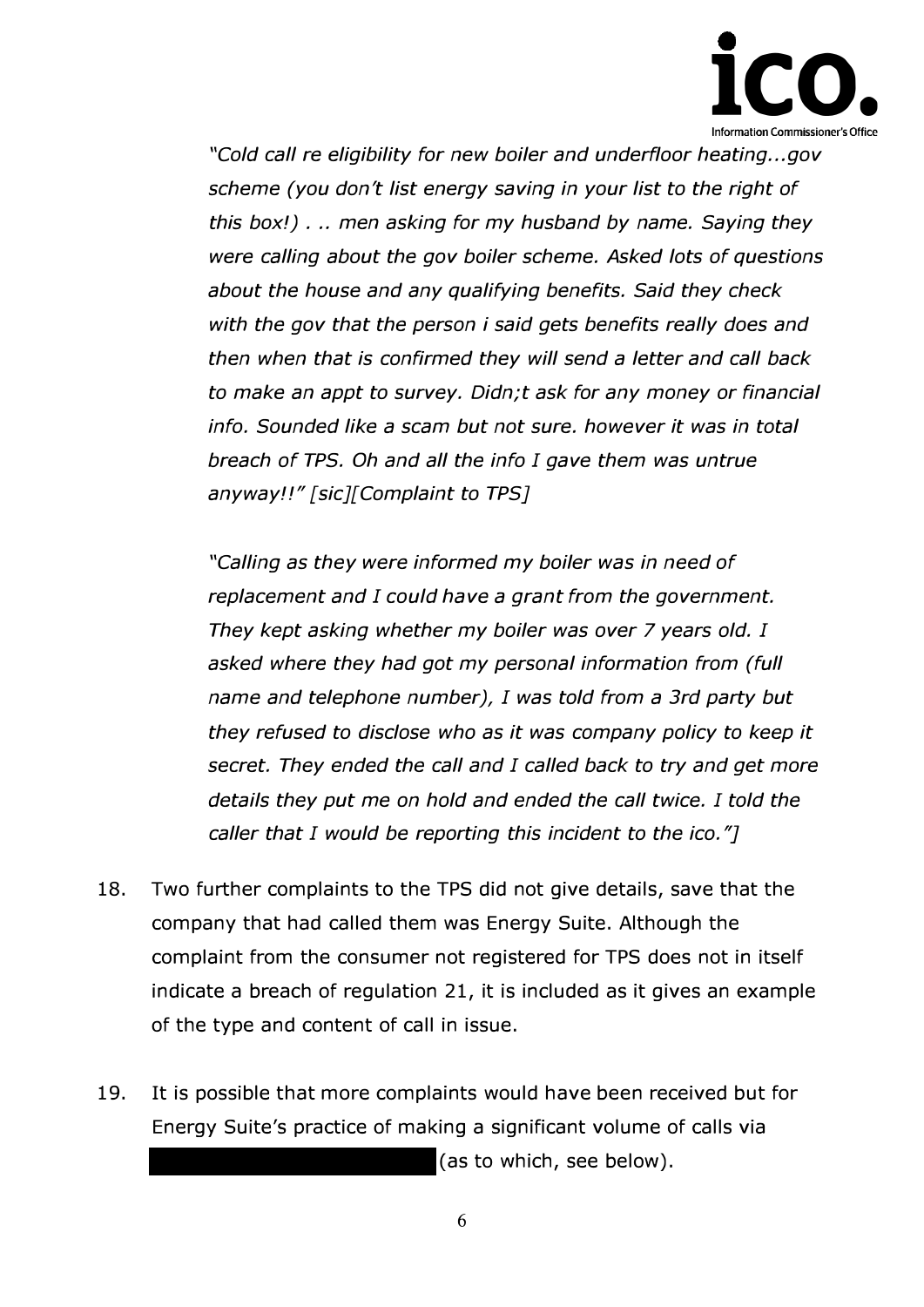

### *The Commissioner's investigation*

- **20. After conducting his initial investigation, the Commissioner wrote to Energy Suite on 13 November 2020 to state that he had opened an investigation, to set out the complaints in issue, and to ask some initial questions about Energy Suite's business.**
- **21. On 2 December 2020 Energy Suite replied stating that:** 
	- **a. Energy Suite had made some 15,000 attempted calls, of which 6,000 had connected, in the period from 1 March to 13 November 2019;**
	- **b. these had been made from the aforementioned CLI as well as from three mobile phone numbers and from**
	- **c. Energy Suite had purchased the telephone numbers in question from third parties including**
	- **d. all of the data in question had been sourced through third parties rather than the contact form on Energy Suite's website;**
	- **e. Energy Suite did not screen these numbers in-house to assess whether they appeared on the TPS register, but rather purchased the numbers pre-screened.**
- **22. Energy Suite provided a data processing agreement with 1111and a supplier privacy notice of unclear provenance, entitled** *"PRIV".* **The data processing agreement from suggests that Energy Suite purchased details of 11,005 live, validated landlines and 88,995 live HLR-checked mobiles.**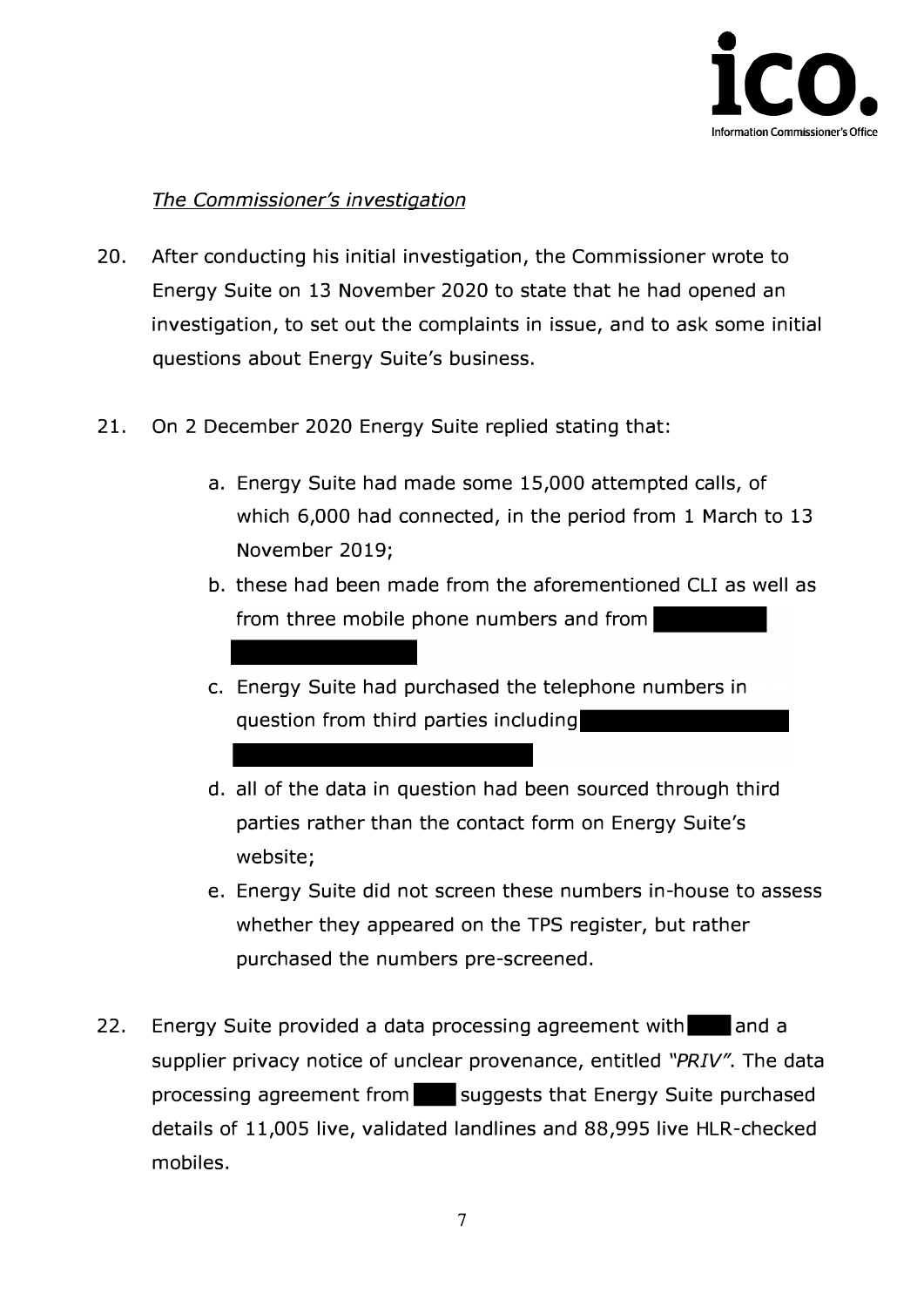

- **23. On 16 December 2020, the Commissioner wrote back to Energy Suite to request further information, namely:** 
	- **a. precise call volumes, or details of the dialler operator if volumes were not known;**
	- **b. details of how opt-ins were obtained;**
	- **c. clarification of the source of the document entitled** *"PRIV";*
	- **d. training documents; and**
	- **e. evidence of the consent relied upon for the calls made to the complainants (i.e. notice that they did not object).**
- **24. On 13 January 2021 Energy Suite replied stating that it:** 
	- **a. did not have a dialler, dialled manually, and did not hold details of call volumes;**
	- **b. did not have any means for checking whether a number was TPS registered or had opted into contact from Energy Suite;**
	- **c. had received the 'PRIV' document from OFGEM, which governed the schemes that Energy Suite marketed;**
	- **d. did not have a PECR policy or any training records, but would welcome guidance from the Commissioner in that regard;**
	- **e. had believed that it had consent to call the call recipients on the basis of the terms on which it had purchased their data.**
- **25. On 14 January 2021, the Commissioner wrote again to Energy Suite to seek:** 
	- **a. clarification of the point at which the data in question was screened against the TPS register; and**
	- **b. confirmation of how the data that Energy Suite had purchased had been obtained by those who supplied it.**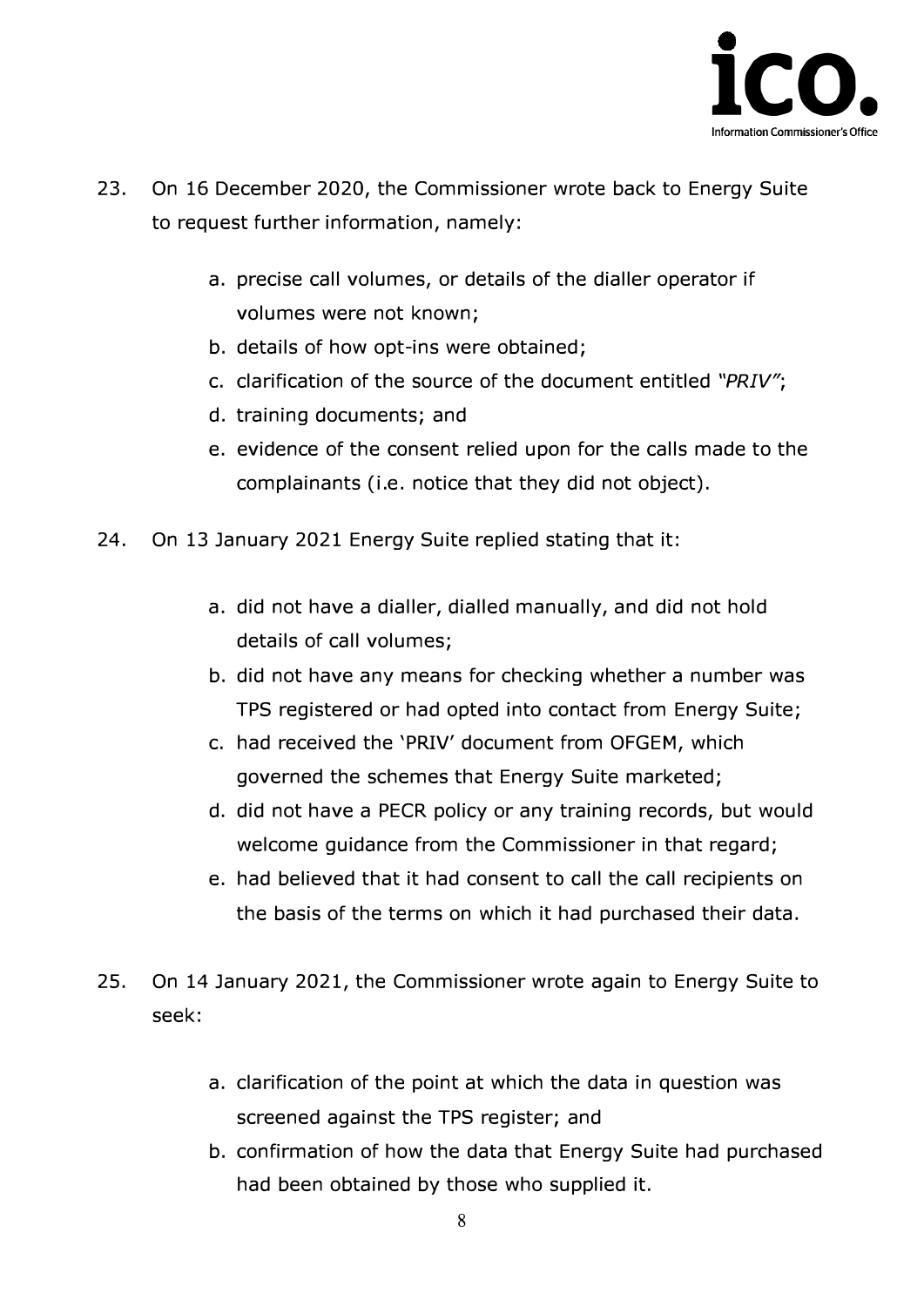

- **26. On 27 January 2021 Energy Suite responded to say that it did not check the data against the TPS as it believed the data supplier to be reputable, and had been told that the leads in question were not on the TPS and had opted in. Energy Suite explained that they did not know how the leads had been obtained.**
- **27. On 5 February 2021, the Commissioner requested copies of any due diligence documents held by Energy Suite, and confirmation of whether the -numbers that had called customers**
- **28. On the same date, the Commissioner also reviewed the websites of the data suppliers. As to those:** 
	- **a.** Was found to have a website at **precise source of data was unclear from its website, although it did state that the data was sourced from lifestyle surveys, online comparisons, competition sites and strategic partners, and was TPS verified; The**
	- **There were no clear details on the website of how the data sold had been obtained; b. was found to have a website at**
	- **c. similarly, website was unclear about the provenance of the company's data, although it did give an assurance that the data was accurate and up to date and had been provided directly by the potential client.**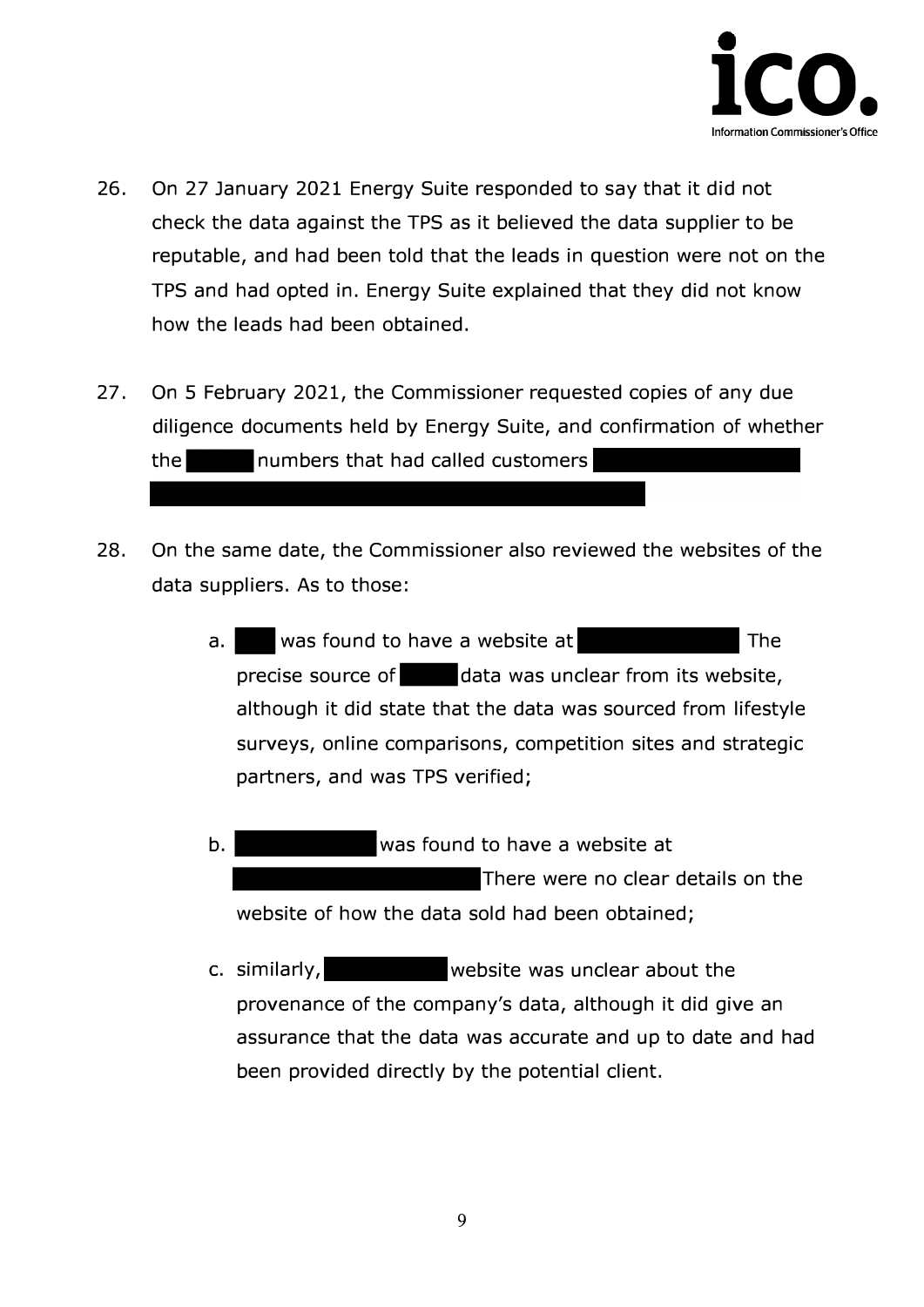

- **29.**  question were **but provided no new but provided no new due diligence documents. On 19 February 2021 Energy Suite replied to say that the numbers in**
- **30. On 25 February 2021, the Commissioner sent BT a third-party information notice seeking call detail records for the calls from the serviced the CLI in question. On 9 April 2021, the Commissioner sought call records from which provided them later the same day. above CLI. BT responded on 26 March 2021, and following further communications redirected the Commissioner to which**
- **31. The records confirmed that Energy Suite had made 3,415 connected calls from the aforementioned CLI between 1 March and 13 November 2020, although some of these may have gone to voicemail. Of those calls, 1,202 were made to numbers registered with the TPS, and 44 were made to numbers registered to the Corporate TPS. The most recent registration was 89 days before the call in question. Thus, 36.5% of the calls made from the CLI in question were to customers who had been registered with the TPS (and for at least 28 days by the time of the call).**
- **32. The Commissioner did not consider it appropriate to seek call records from the mobile phone numbers or landlines used, given that they However, in light of Energy Suite's representation that 6,000 calls had connected, in the relevant period, across all Clls, at least 2,585 connected calls would appear to have been made from were**
- **33. On 29 April 2021, the Commissioner emailed Energy Suite to advise that the case would be reviewed, which it was. In further email on 4 May 2021, the Commissioner requested details of the personal data**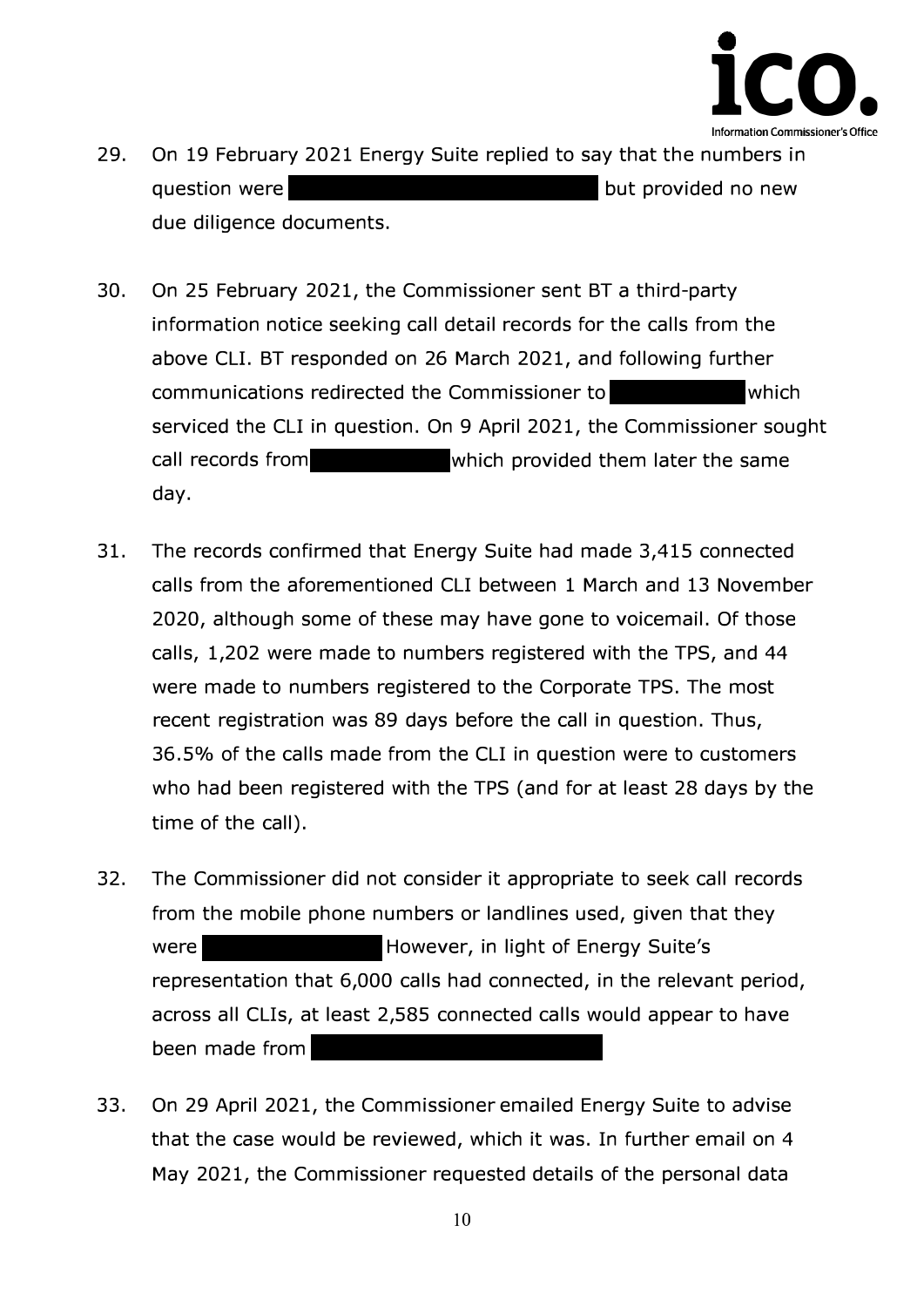

**purchased and held by Energy Suite, and whether any leads had been sourced through its website.** 

- **34. On 11 May 2021, Energy Suite replied to explain that the data purchased included name, address and telephone number. It stated that leads were generated via Energy Suite's website as well as via purchased data.**
- **35. On the same day, the Commissioner wrote to Energy Suite to request the volume of leads generated via Energy Suite's website. It responded to say that 2,033 enquiries had come in via that route, and that all of these would have been contacted.**
- **36. On 19 May 2021, the Commissioner replied to Energy Suite to seek information about whether this figure was for connected or attempted calls, and how many of those called were TPS registered. On 21 May 2021 Energy Suite replied stating that it did not hold this information. However, it seems inherently unlikely that every single such lead, of 2,033 in total, answered the phone when called ( even if called multiple times). The Commissioner therefore assumes that the number 2,033 represents the number of people whom Energy Suite tried to contact, not the nu***m***ber** *w***h***om i***t c***o***ntacted successfully (***w***hether v***i***a v***oi***ce***m***a***i***l**  *o***r** *o***ther***wi***se).**
- 37. On 24 May 2021, the Commissioner wrote to Energy Suite to say that it **had c***o***ncluded** *i***ts** *i***nvest***i***gat***io***n and** *wo***uld c***o***ns***i***der** *w***hether enf***o***rce***m***ent act***io***n** *wo***uld be appr***o***pr***i***ate.**
- 38. The Commissioner is satisfied that the 1,246 calls were all made for the **purp***o***ses** *o***f d***i***rect** *m***arket***i***ng as def***i***ned by sect***io***n 1***22***(5) DPA1***8***.**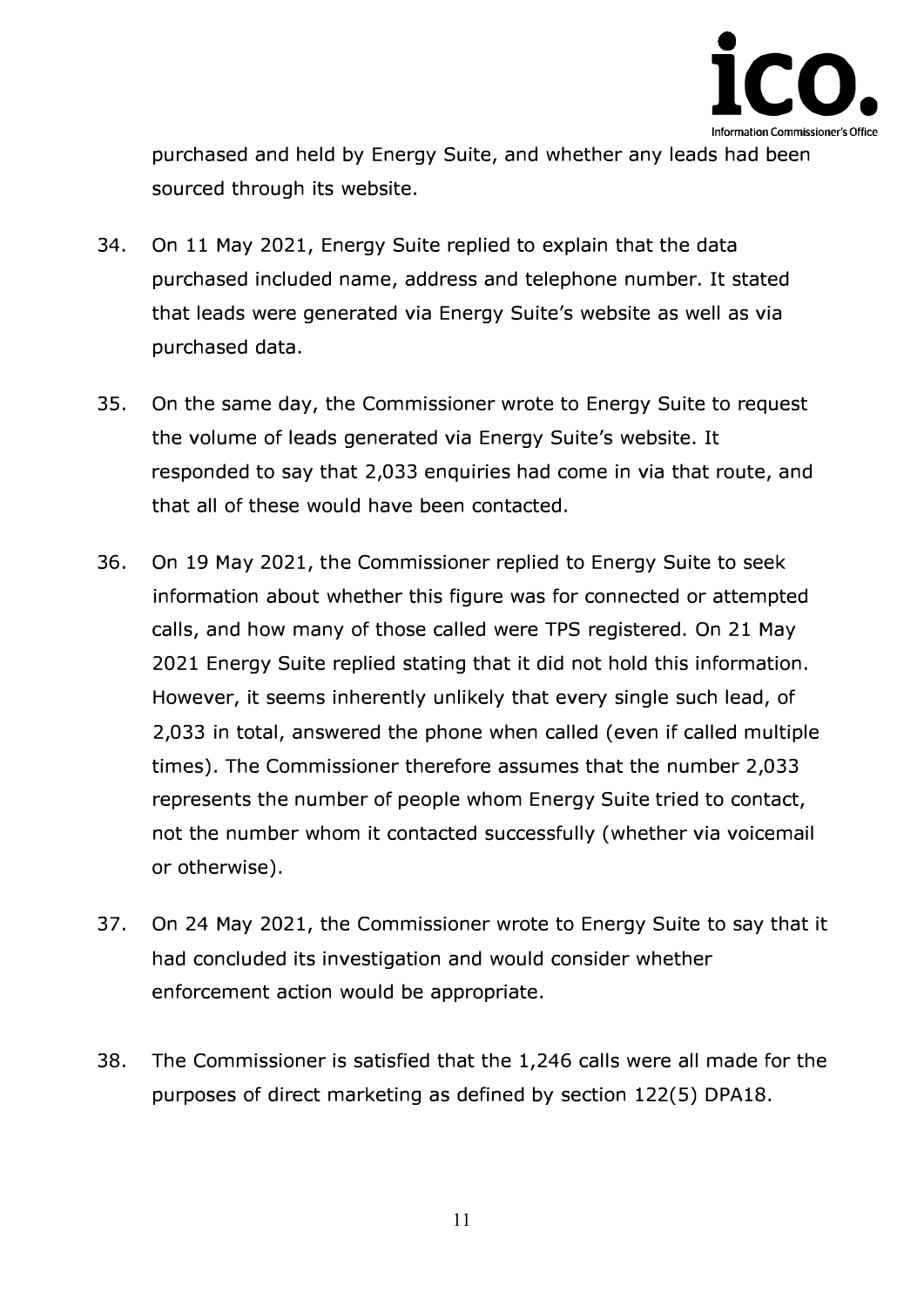

- **39. The Commissioner has made the above findings of fact on the balance of probabilities.**
- **40. The Commissioner has considered whether those facts constitute a contravention of regulation 21 of PECR by Energy Suite and, if so, whether the conditions of section SSA DPA are satisfied.**

## **The contravention**

- **41. The Commissioner finds that Energy Suite contravened regulation 21 of PECR.**
- **42. The Commissioner finds that the contravention was as follows:**

**Between 1 March and 13 November 2020, Energy Suite used a public telecommunications service for the purposes of making, on the balance of probabilities, at least 1,246 connected calls to subscribers whose number was listed on the TPS register. In that regard:** 

- **a. it appears that 1,246 connected calls from Energy Suite's main CLI, given above, were made to numbers that had been on the TPS register for at least 28 days prior to the call;**
- **b. whilst it is possible that some of those called may have opted into marketing calls by submitting an enquiry on Energy Suite's website, Energy Suite was unable when asked to provide any detail of the calls made via website leads;**
- **c. in the absence of any evidence at all from Energy Suite in that respect, the Commissioner concludes from the available evidence that, on the balance of probabilities, most or all of the numbers on the TPS register were not allocated to people**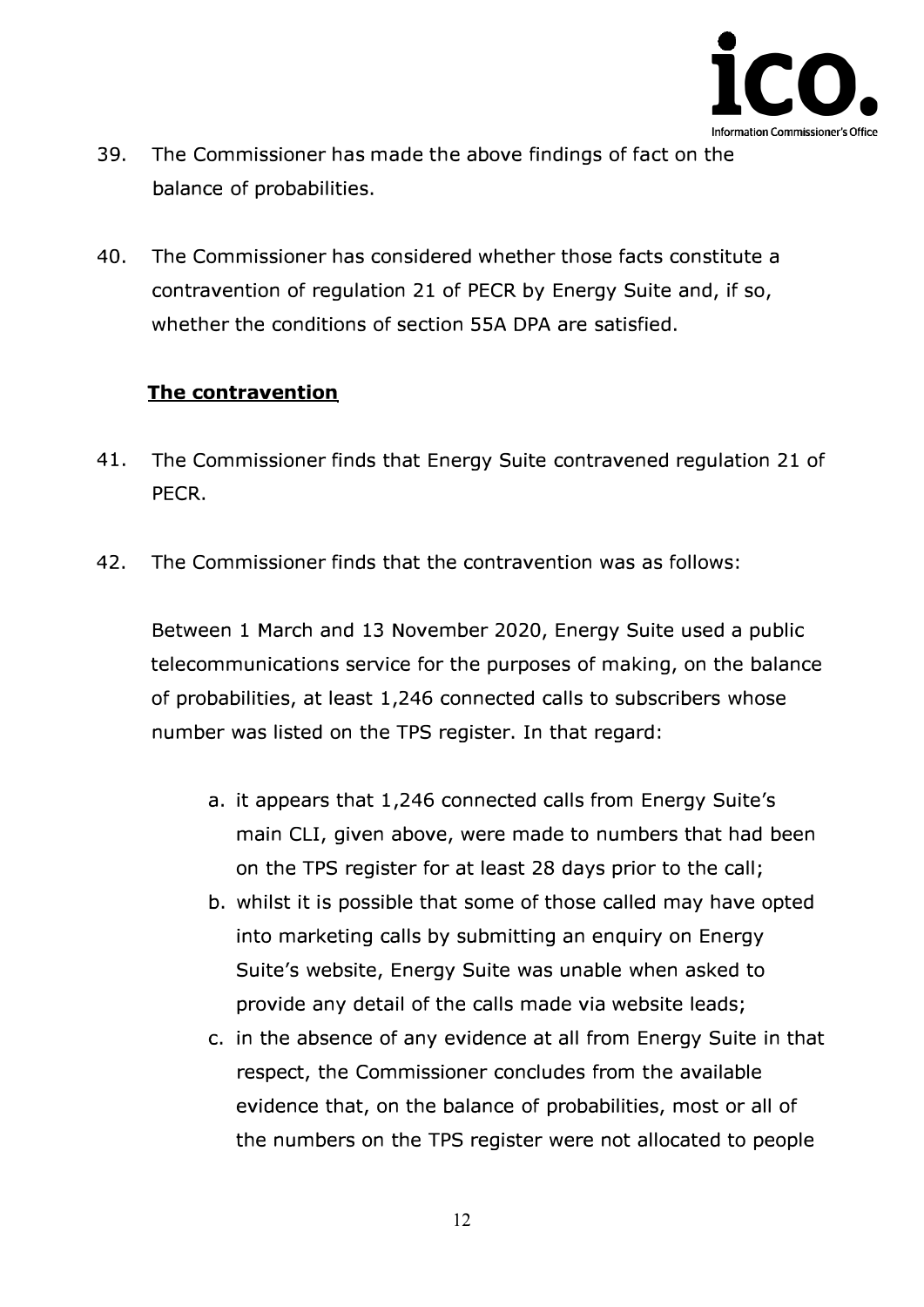

**who had notified Energy Suite, via the contact form on its website, that they did not object to being contacted;** 

- **d. further, given (i) the volume of additional calls made - some 2,585 from (ii) Energy Suite's inability to provide any evidence of notices of non-objection from the holders of the numbers called, or records of these calls, and (iii) the very large number of telephone numbers on the TPS register ( c.18 million), on the balance of probabilities at least some of the additional calls - i.e. calls not made from the CLI given above - were likely to have been to numbers registered with TPS for at least 28 days prior to the call;**
- **e. the Commissioner's conclusions in this regard are fortified by the fact that it has seen three complaints about Energy Suite in the relevant period from the holders of numbers registered on the TPS. The Commissioner considers that:** 
	- **i. those who complained to the TPS about Energy Suite would not have opted in via the company's website; and**
	- **ii. as a matter of common sense and inherent probability, only a very small number of those who receive unsolicited marketing calls will in fact complain;**
	- **iii. the Commissioner therefore infers from the three complaints made that a much larger number of unsolicited calls were in fact made to numbers registered on the TPS;**
- **f. the Commissioner has been referred to a further complaint made on 6 April 2021, outside the period under investigation. This further complaint fortifies the Commissioner's conclusion that Energy Suite's compliance with PECR has been lax, and in turn that it has likely not taken effective steps to screen numbers called for TPS registration.**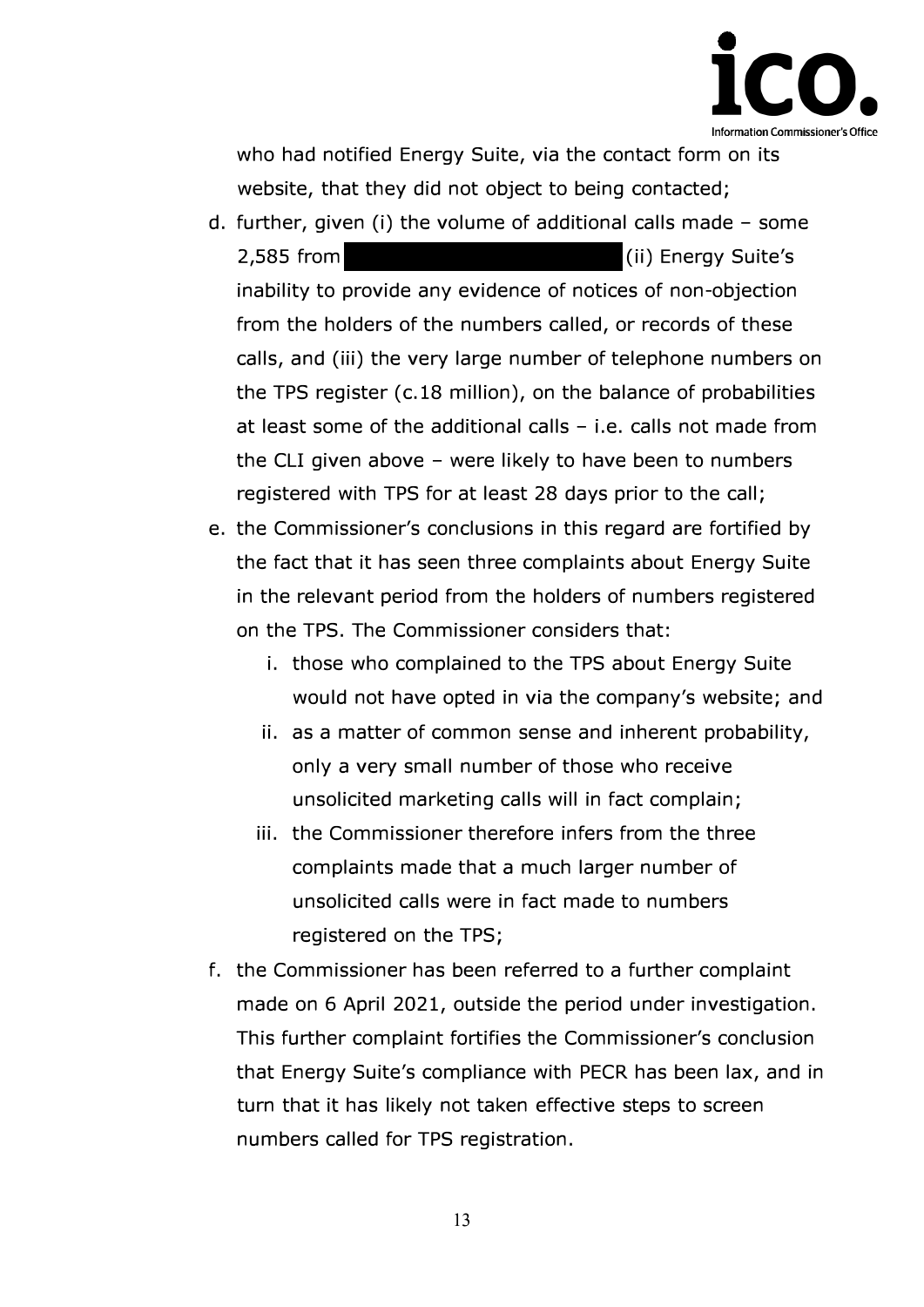

- **43. The Commissioner is also satisfied for the foregoing reasons that, for the purposes of regulation 21, these unsolicited direct marketing calls were made to subscribers who had registered with the TPS at least 28 days prior to receiving the calls, and who for the purposes of regulation 21( 4) had not notified Energy Suite that they did not object to receiving such calls.**
- **44. For such notification to be valid under regulation 21(4), the individual must have taken a positive action to override their TPS registration and indicate their willingness to receive marketing calls from the company. The notification should reflect the individual's choice about whether or not they are willing to receive marketing calls. Therefore, where signing up to use a product or service is conditional upon receiving marketing calls, companies will need to demonstrate how this constitutes a clear and positive notification of the individual's willingness to receive such calls.**
- **45. The notification must clearly indicate the individual's willingness to receive marketing calls specifically. Companies cannot rely on individuals opting into marketing communications generally, unless it is clear that this will include telephone calls.**
- **46. Further, the notification must demonstrate the individual's willingness to receive marketing calls from that company specifically. Notifications will not be valid for the purposes of regulation 21(4) if individuals are asked to agree to receive marketing calls from "similar organisations", "partners", "selected third parties" or other similar generic descriptions.**
- **47. The Commissioner has gone on to consider whether the conditions under section SSA DPA are met.**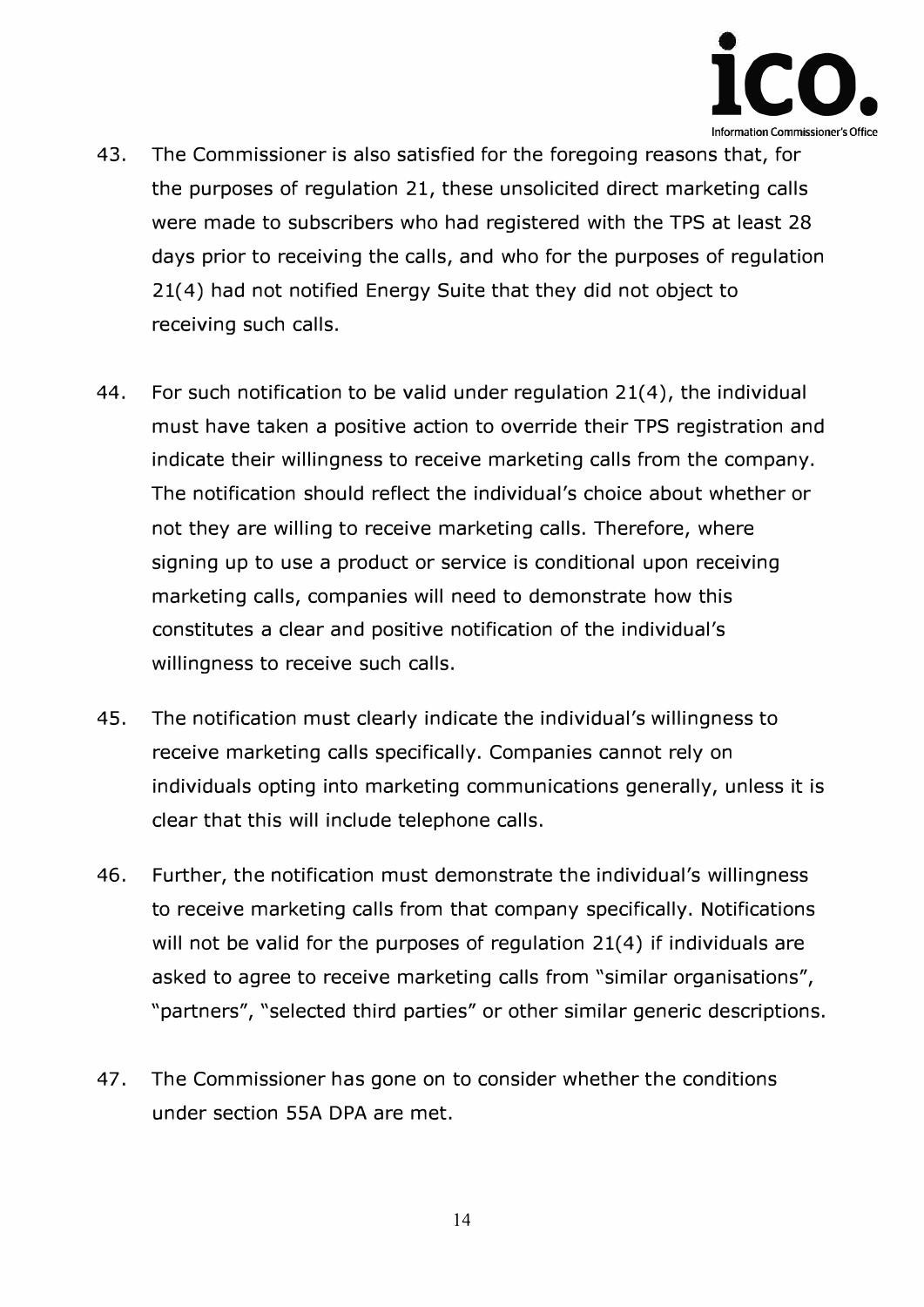

## **Seriousness of the contravention**

- **48. The Commissioner is satisfied that the contravention identified above was serious. This is because there have been multiple breaches of regulation 21 by Energy Suite arising from the organisation's activities between 1 March and 13 November 2020 and this led to over 1,000 unsolicited direct marketing calls being made to subscribers who were registered with the TPS and who had not notified Energy Suite that they were willing to receive such calls, and to three complaints being made as a result.**
- **49. In addition, Energy Suite made some 15,000 calls in total, including calls that were not connected to subscribers. Although the Commissioner has not been able to screen those numbers against the TPS register because 1111has not retained records, the numbers were called without any due diligence as to their TPS status. Given the lack of any such due diligence, it is reasonable to assume that a significant number of these numbers will have been registered with the TPS. The attempt to contact a large number of other individuals who may well have been registered with the TPS, and/or without conducting any due diligence as to the same, aggravates the contravention.**
- **50. The Commissioner is therefore satisfied that condition (a) from section SSA (1) DPA is met.**

## **Deliberate or negligent contraventions**

**51. The Commissioner does not consider that Energy Suite deliberately set out to contravene PECR in this instance. He has therefore gone on to consider whether the contravention identified above was negligent. This consideration comprises two elements:**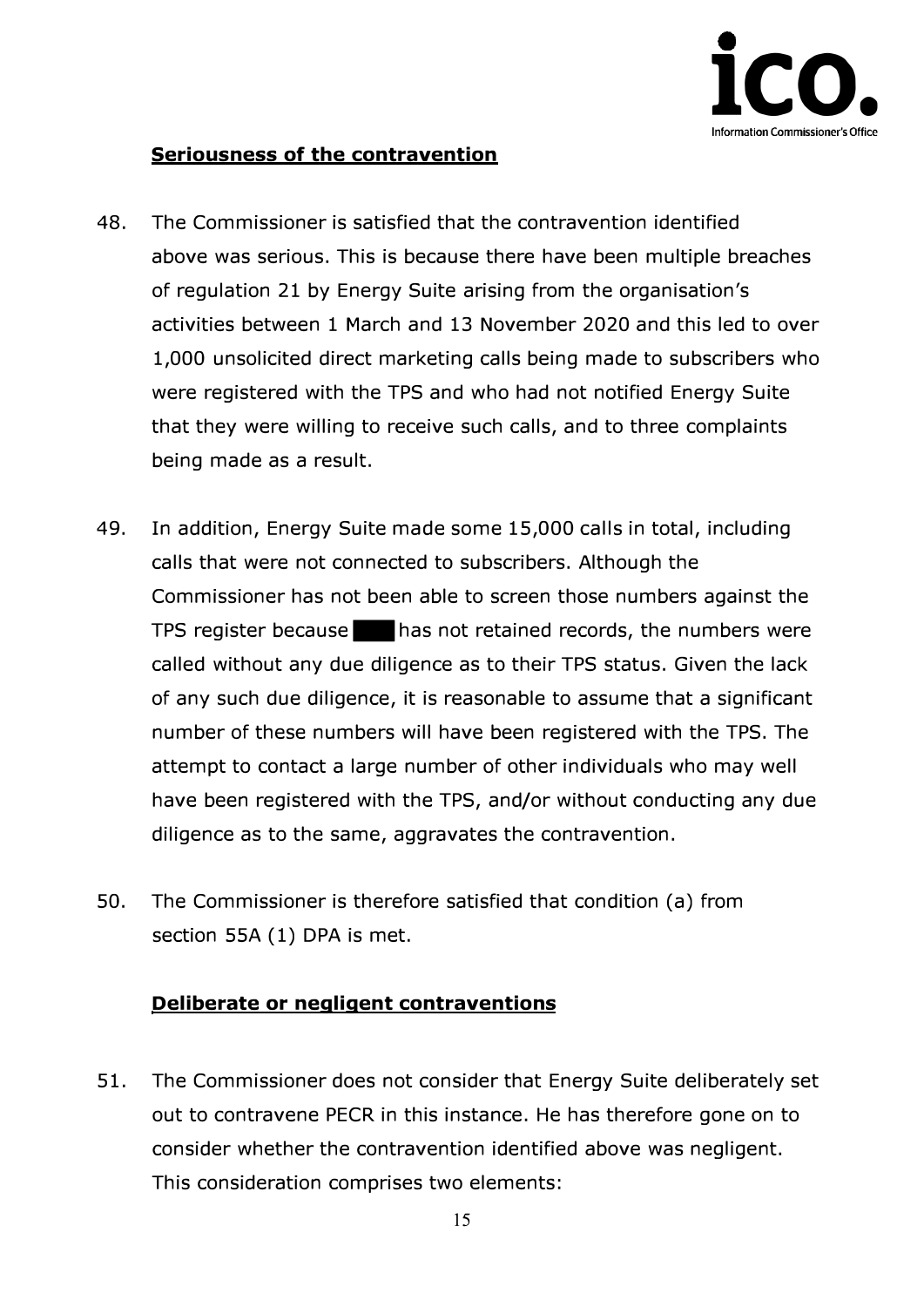

- **52. Firstly, the Commissioner has considered whether Energy Suite knew or ought reasonably to have known that there was a risk that this contravention would occur. He is satisfied that this condition is met, for the following reasons:** 
	- **a. Energy Suite conducted a very large amount of direct telephone marketing as part of its business model, with some 15,000 attempted calls, and 6,000 connected calls, over a period of some eight and a half months;**
	- **b. in conducting such a large number of calls, Energy Suite ought reasonably to have familiarised itself with the legislation around direct marketing calls. It failed abjectly to do so indeed, on the evidence, even to attempt to do so;**
	- **c. further, the existence of legal controls on direct marketing and of the importance of the TPS register is widely known, and public awareness of wider data protection issues and of the importance of using data lawfully is also now widespread.**
- **53. The Commissioner has published detailed guidance for companies carrying out marketing explaining their legal requirements under PECR. This guidance explains the circumstances under which organisations are able to carry out marketing over the phone, by text, by email, by post or by fax. Specifically, it states that live calls must not be made to any subscriber registered with the TPS, unless the subscriber has specifically notified the company that they do not object to receiving such calls. In case organisations remain unclear on their obligations, the Commissioner operates a telephone helpline. ICO communications about previous enforcement action where businesses have not**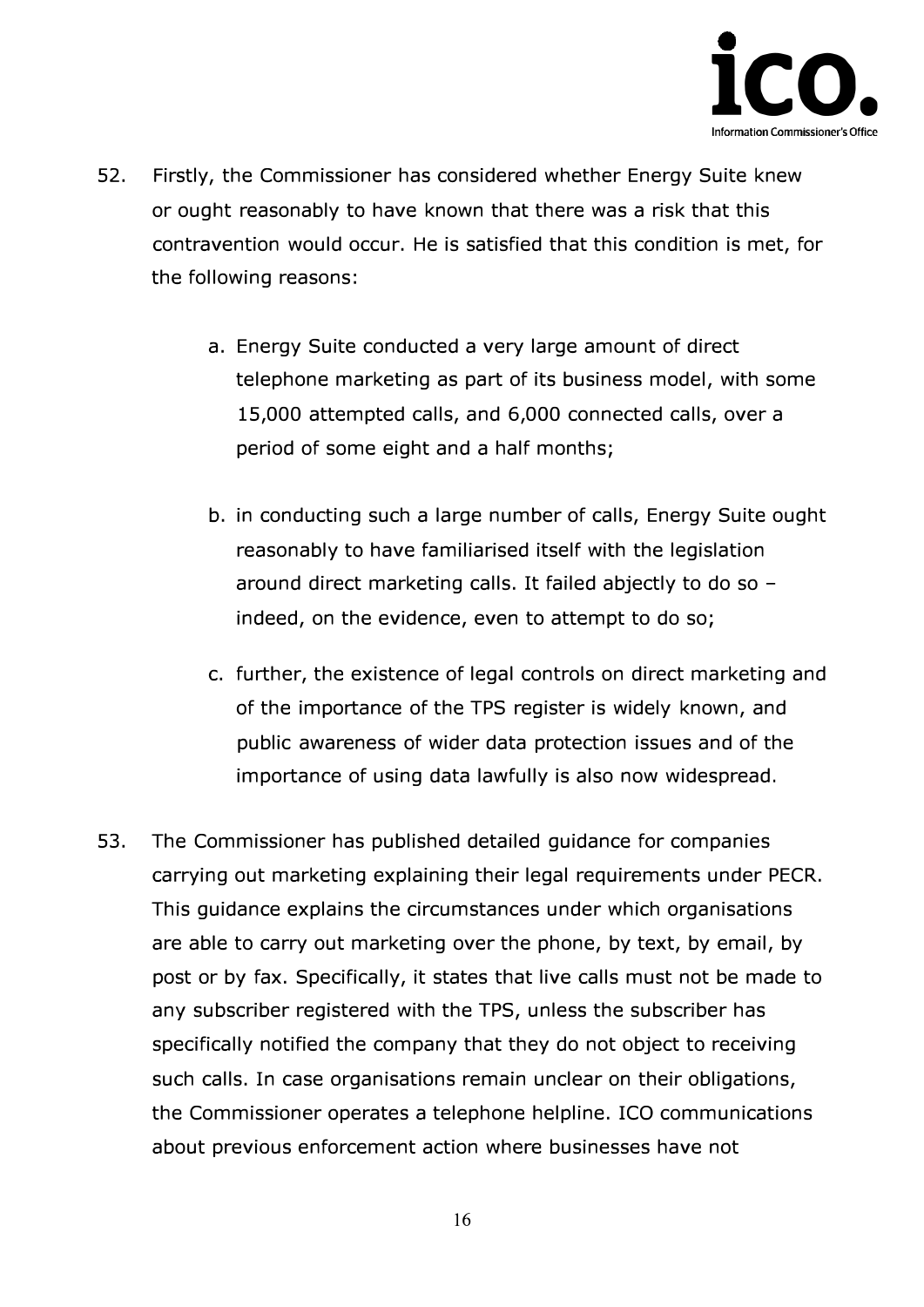

**complied with PECR are also readily available** 

- **54. Standard practice of the TPS is to contact the organisation making the calls on each occasion a complaint is made, and indeed Energy Suite told the Commissioner in correspondence that TPS had been in contact after receipt of the complaints in issue. That there were three complaints made to the TPS over the period of the contravention should have made Energy Suite aware of the risk that such contraventions may occur and were indeed occurring.**
- **55. It is therefore reasonable to suppose that Energy Suite should have been aware of its responsibilities in this area.**
- **56. Secondly, the Commissioner has gone on to consider whether Energy Suite failed to take reasonable steps to prevent the contravention. Again, he is satisfied that this condition is met.**
- **57. The Commissioner's direct marketing guidance makes clear that organisations acquiring marketing lists from a third party must undertake rigorous checks to satisfy themselves that the personal data was obtained fairly and lawfully, that their details would be passed along for direct marketing to the specifically named organisation in the case of live calls, and that they have the necessary notifications for the purposes of regulation 21(4). It is not acceptable to rely on assurances given by third party suppliers without undertaking proper due diligence. No such checks were undertaken here, and a perusal of the websites of the companies in question, and of the documents that they provided to Energy Suite, does not give any good basis for thinking that their data was properly screened against the TPS register.**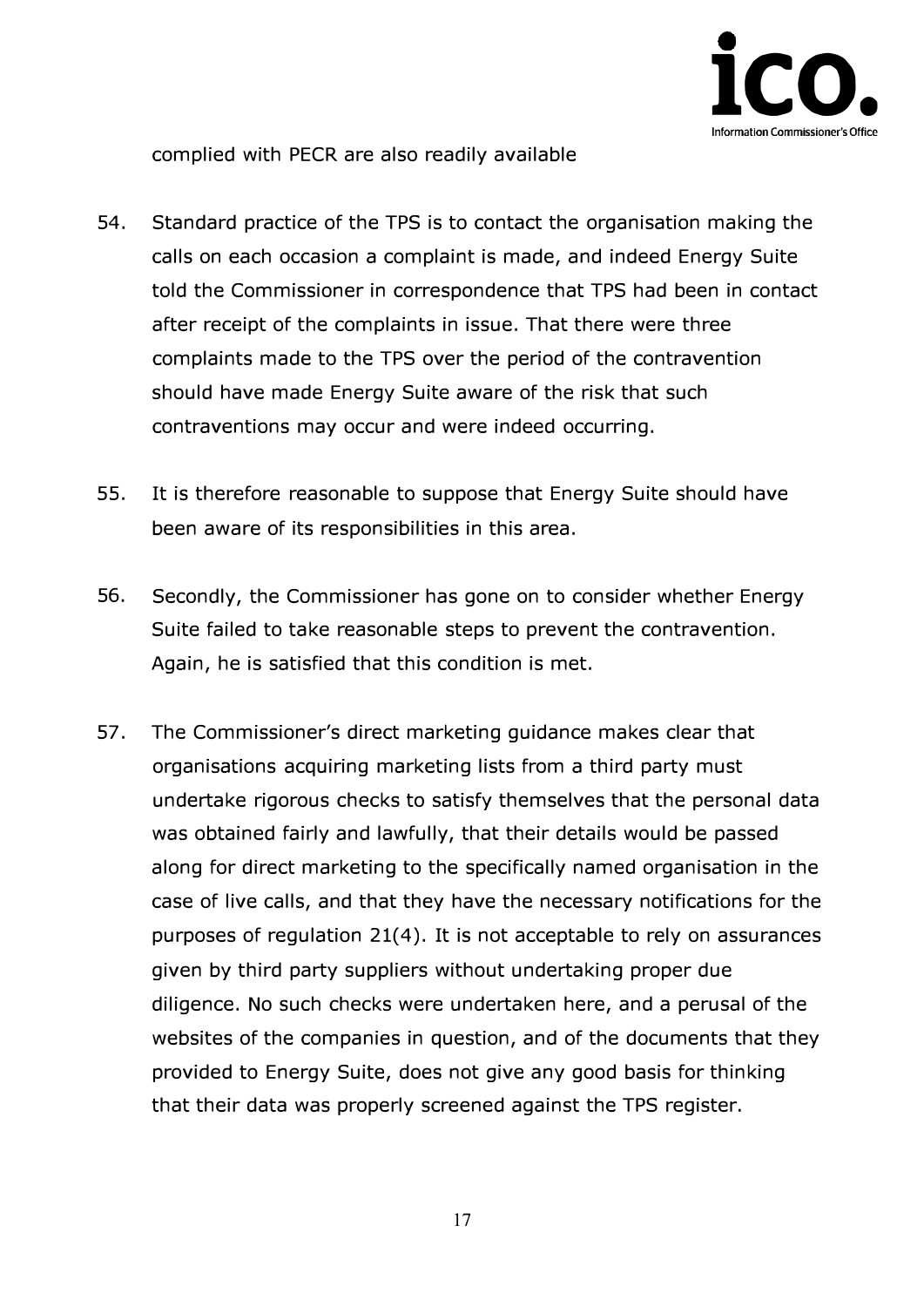

- **58. Reasonable steps that Energy Suite could have been expected to take in these circumstances may also have included:** 
	- **a. screening the data in question against the TPS register itself, regardless of the assurances given by the third parties in question;**
	- **b. ensuring that it had in place an effective and robust suppression list;**
	- **c. familiarising itself with the legislation and ICO guidance applicable to marketing calls, and providing training to its staff accordingly.**
- **59. Given the volume of calls and complaints, and indeed Energy Suite's own submissions, it is clear that it failed to take those reasonable steps.**
- **60. The Commissioner is therefore satisfied that condition (b) from section SSA (1) DPA is met.**

# **The Commissioner's decision to issue a monetary penalty**

- **61. The Commissioner has taken into account the following aggravating features of this case:** 
	- **a. Energy Suite's actions were done deliberately for financial gain, in that they aimed to generate sales and therefore profit;**
	- **b. Energy Suite's ignorance of the law was unacceptable given the nature of its business and the ready availability of guidance;**
	- **c. although Energy Suite cooperated with the Commissioner, it was unable to provide much of the information that she requested due to the serious inadequacy of its record-keeping;**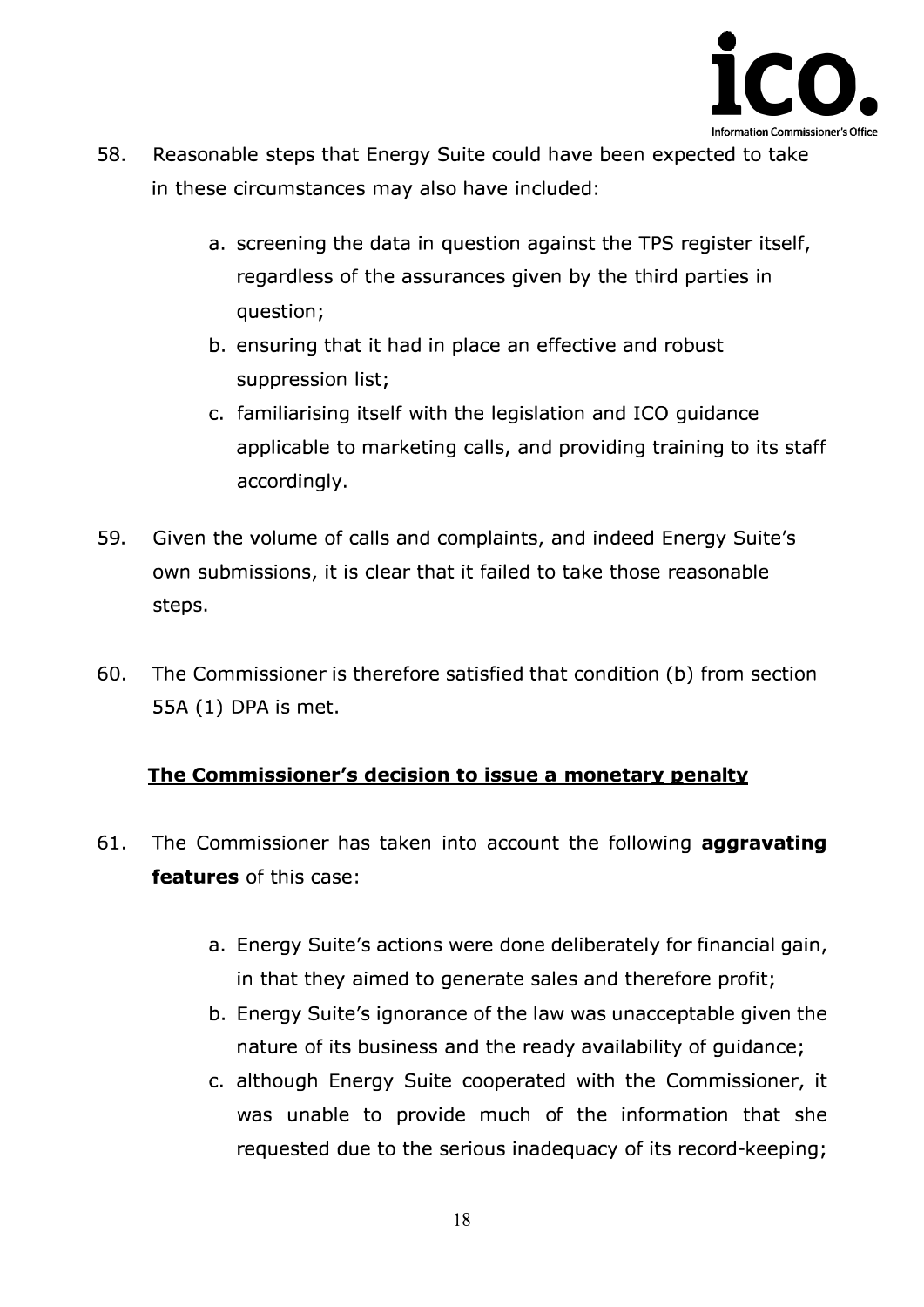

- **d. Energy Suite's non-compliance appears to have continued after the period of contravention, with a further complaint about the company having been made to the TPS on 6 April 2021;**
- **e. because of its processes and poor record-keeping, Energy Suite**  was unable to say whether **calling leads from the**

**might have withheld their numbers when doing so, thus raising the possibility that there had also been a breach of regulation 24 PECR as well, although this could not be confirmed. Energy Suite's poor processes and record-keeping in this regard is itself culpable and raises the possibility that some of the calls were also non-compliant with regulation 24;** 

- **f. one of the complaints indicates a reluctance on the part of Energy Suite's employee to disclose to the subscriber where they had got that subscriber's number, indicating an unwillingness on the company's part to comply with the spirit of its obligations under the PECR (see paragraph 17 above).**
- **62. The Commissioner has taken into account the following mitigating features of this case:** 
	- **a. the company in question is small and may not be able to withstand a large penalty;**
	- **b. the company has sought to cooperate to some degree with the Commissioner albeit its responses have been unsatisfactory;**
	- **c. the volume of calls in this case is comparatively low compared to some of the other cases that have come before the ICO.**
- **63. For the reasons explained above, the Commissioner is satisfied that the conditions from section SSA (1) DPA have been met in this case. He is also satisfied that the procedural rights under section SSB have been complied with.**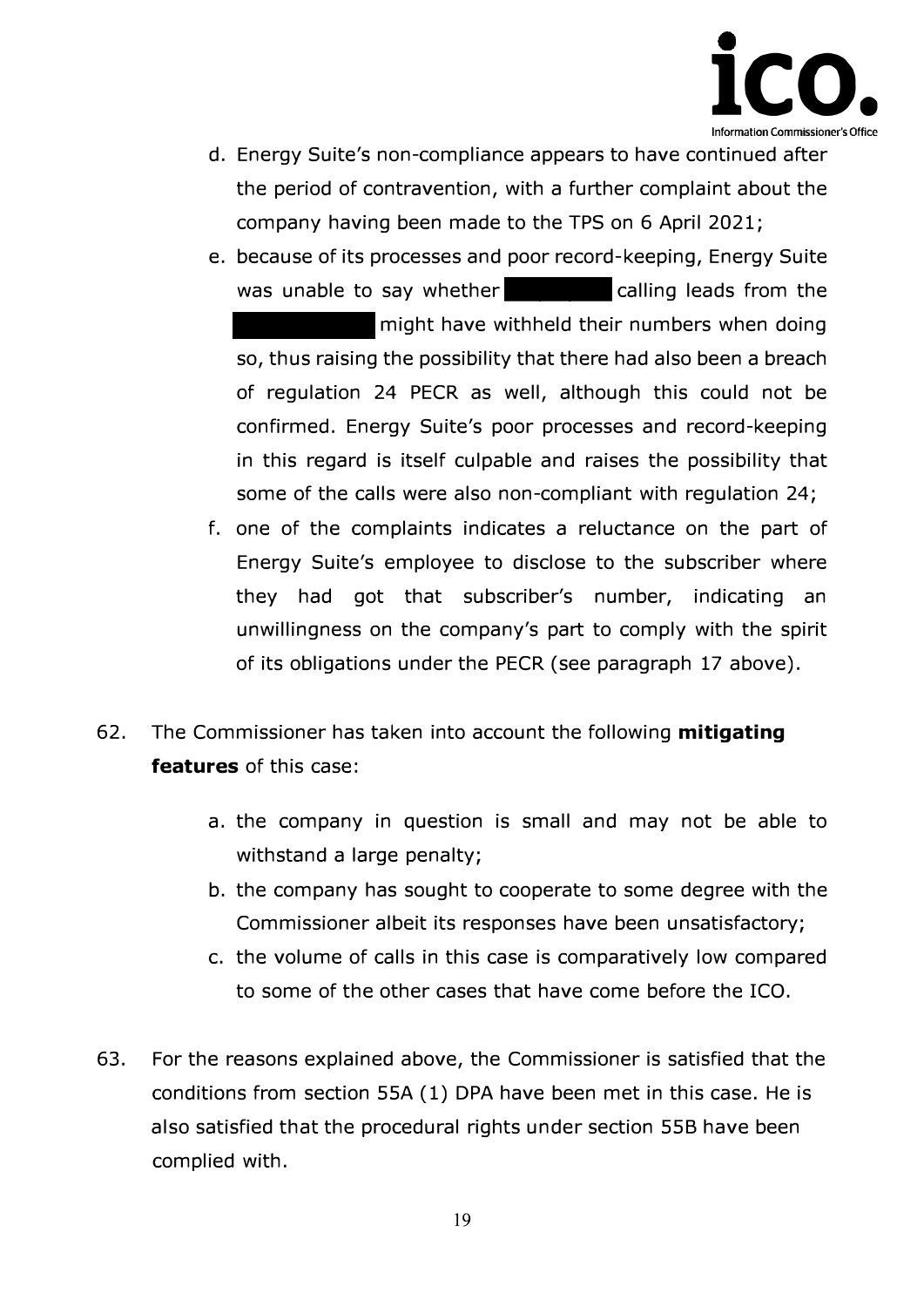

- **64. The latter has included the issuing of a Notice of Intent, in which the Commissioner set out his preliminary thinking. In reaching his final view, the Commissioner has taken into account the representations made by Energy Suite on this matter.**
- **65. The Commissioner is accordingly entitled to issue a monetary penalty in this case.**
- **66. The Commissioner has considered whether, in the circumstances, he should exercise his discretion so as to issue a monetary penalty.**
- **67. The Commissioner has considered the likely impact of a monetary penalty on Energy Suite. He has decided that a penalty remains the appropriate course of action in the circumstances of this case.**
- **68. The Commissioner's underlying objective in imposing a monetary penalty notice is to promote compliance with PECR. The making of unsolicited direct marketing calls is a matter of significant public concern. A monetary penalty in this case should act as a general encouragement towards compliance with the law, or at least as a deterrent against non-compliance, on the part of all persons running businesses currently engaging in these practices. This is an opportunity to reinforce the need for businesses to ensure that they are only telephoning consumers who are not registered with the TPS and/or have specifically indicated that they do not object to receiving such calls.**
- **69. For these reasons, the Commissioner has decided to issue a monetary penalty in this case.**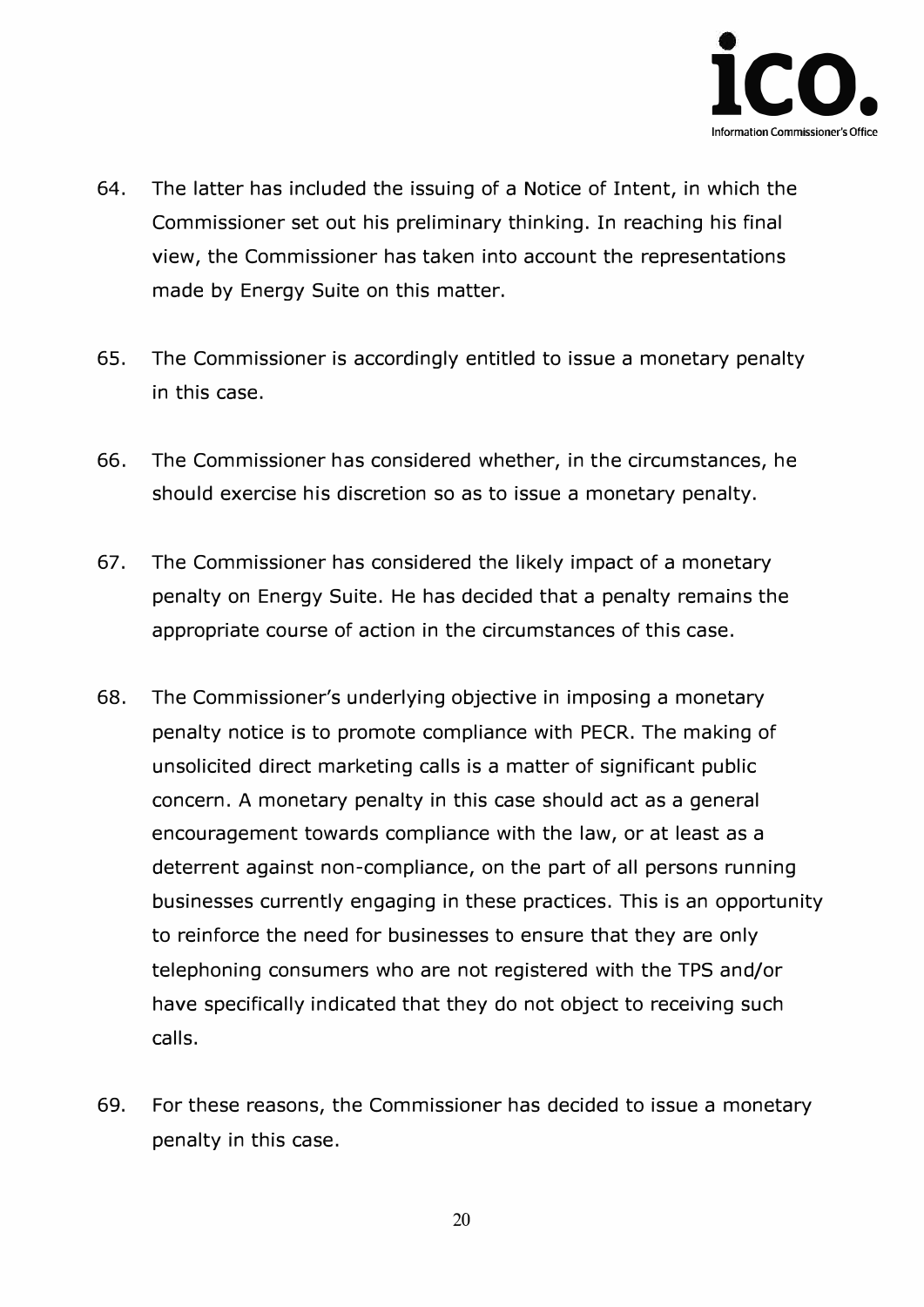

# **The amount of the penalty**

**70. Taking into account all of the above, the Commissioner has decided that a penalty in the sum of £2,000 (two thousand pounds) is reasonable and proportionate given the particular facts of the case and the underlying objective in imposing the penalty.** 

## **Conclusion**

- **71. The monetary penalty must be paid to the Commissioner's office by BACS transfer or cheque by 17 February 2022 at the latest. The monetary penalty is not kept by the Commissioner but will be paid into the Consolidated Fund which is the Government's general bank account at the Bank of England.**
- **72. If the Commissioner receives full payment of the monetary penalty by 16 February 2022 the Commissioner will reduce the monetary penalty by 20% to £ 1,600 (one thousand and six hundred pounds). However, you should be aware that the early payment discount is not available if you decide to exercise your right of appeal.**
- **73. There is a right of appeal to the First-tier Tribunal (Information Rights) against:** 
	- **(a) the imposition of the monetary penalty and/or;**
	- **(b) the amount of the penalty specified in the monetary penalty notice.**
- **74. Any notice of appeal should be received by the Tribunal within 28 days of the date of this monetary penalty notice.**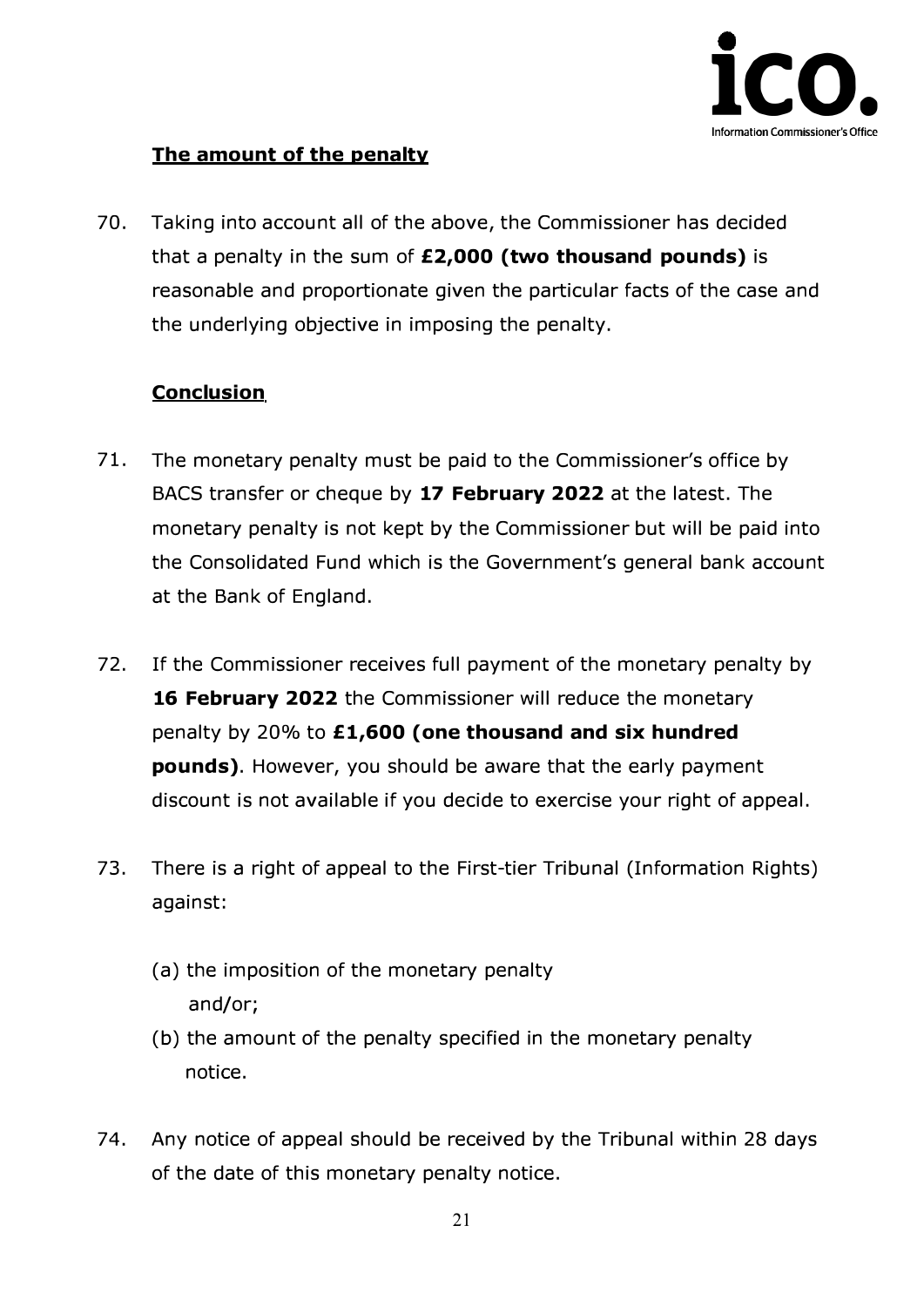

- **75. Information about appeals is set out in Annex 1.**
- **76. The Commissioner will not take action to enforce a monetary penalty unless:** 
	- **the period specified within the notice within which a monetary penalty must be paid has expired and all or any of the monetary penalty has not been paid;**
	- **all relevant appeals against the monetary penalty notice and any variation of it have either been decided or withdrawn; and**
	- **the period for appealing against the monetary penalty and any variation of it has expired.**
- **77. In England, Wales and Northern Ireland, the monetary penalty is recoverable by Order of the County Court or the High Court. In Scotland, the monetary penalty can be enforced in the same manner as an extract registered decree arbitral bearing a warrant for execution issued by the sheriff court of any sheriffdom in Scotland.**

**Dated the 18**th **day of January 2022** 

**Andy Curry Head of Investigations Information Commissioner's Office Wycliffe House Water Lane Wilmslow Cheshire SK9** SAF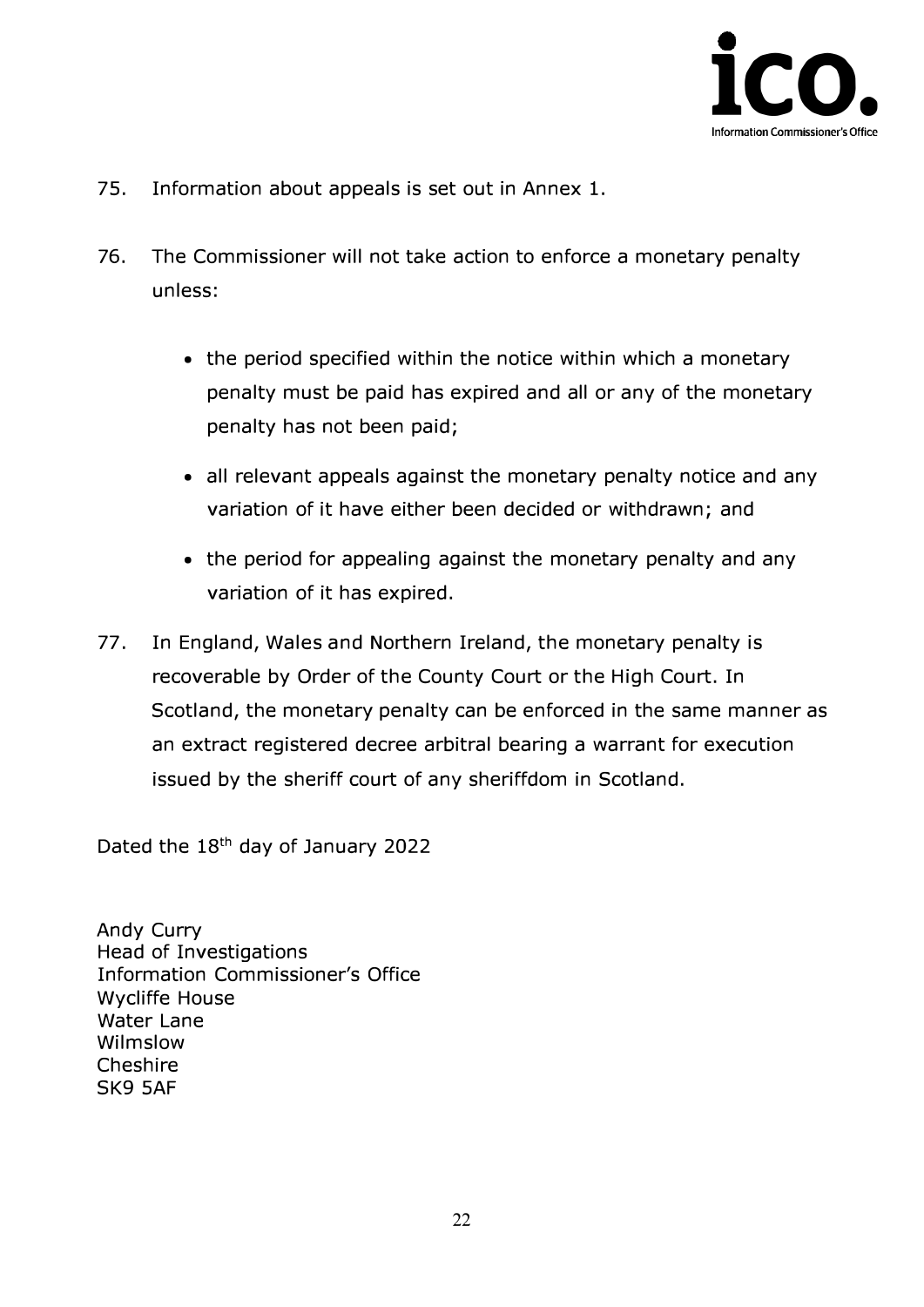

#### **ANNEX 1**

# **SECTION SS A-E OF THE DATA PROTECTION ACT 1998**

#### **RIGHTS OF APPEAL AGAINST DECISIONS OF THE COMMISSIONER**

**1. Section 55B(S) of the Data Protection Act 1998 gives any person upon whom a monetary penalty notice has been served a right of appeal to the First-tier Tribunal (Information Rights) (the 'Tribunal') against the notice.** 

**2. If you decide to appeal and if the Tribunal considers:-**

**a) that the notice against which the appeal is brought is not in accordance with the law; or** 

**b) to the extent that the notice involved an exercise of discretion by the Commissioner, that he ought to have exercised his discretion differently,** 

**the Tribunal will allow the appeal or substitute such other decision as could have been made by the Commissioner. In any other case the Tribunal will dismiss the appeal.** 

**3. You may bring an appeal by serving a notice of appeal on the Tribunal at the following address:** 

> **General Regulatory Chamber HM Courts & Tribunals Service PO Box 9300 Leicester LEl 8DJ**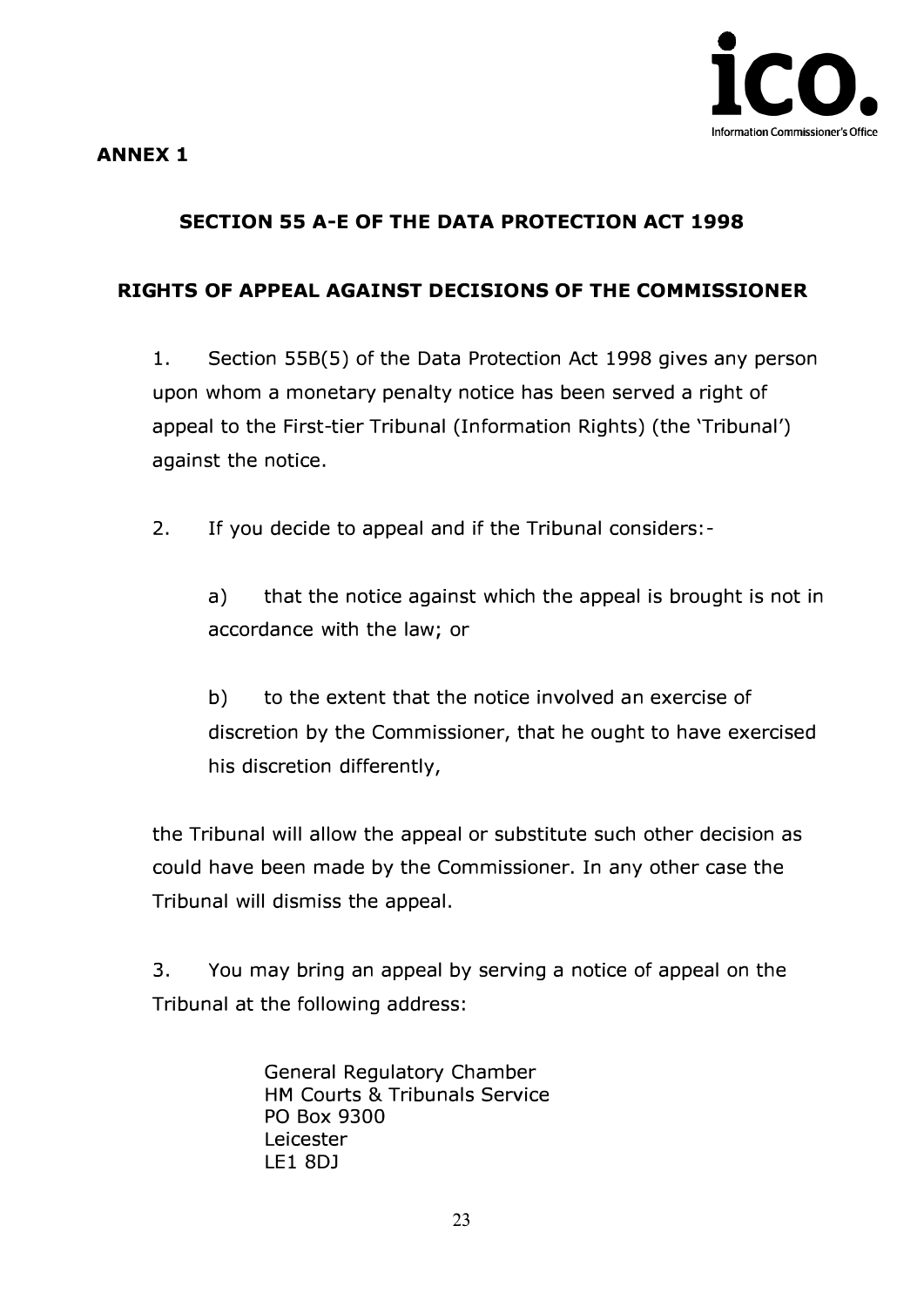

**Telephone: 0203 936 8963** 

**Email: grc@justice.gov.uk** 

**a) The notice of appeal should be sent so it is received by the Tribunal within 28 days of the date of the notice.** 

**b) If your notice of appeal is late the Tribunal will not admit it unless the Tribunal has extended the time for complying with this rule.** 

**4. The notice of appeal should state:-**

**a) your name and address/name and address of your representative (if any);** 

**b) an address where documents may be sent or delivered to you;** 

- **c) the name and address of the Information Commissioner;**
- **d) details of the decision to which the proceedings relate;**
- **e) the result that you are seeking;**
- **f) the grounds on which you rely;**

**g) you must provide with the notice of appeal a copy of the monetary penalty notice or variation notice;** 

**h) if you have exceeded the time limit mentioned above the notice of appeal must include a request for an extension of time**